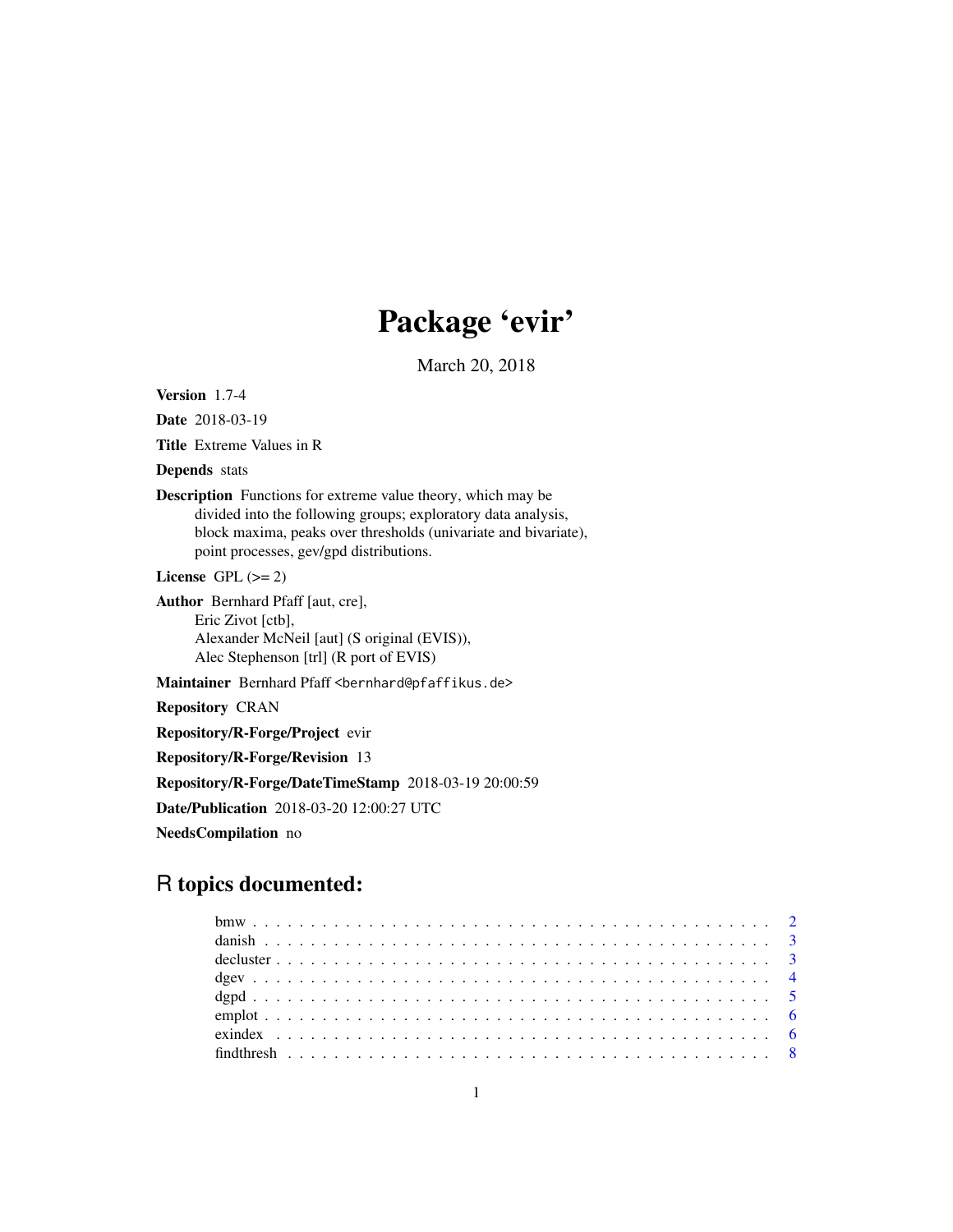<span id="page-1-0"></span>

| Index | 32 |
|-------|----|

bmw *Daily Log Returns on BMW Share Price*

#### Description

These data are the daily log returns on BMW share price from Tuesday 2nd January 1973 until Tuesday 23rd July 1996. The data are contained in a numeric vector. The dates of each observation are contained in a times attribute, which is an object of class "POSIXct" (see [DateTimeClasses](#page-0-0)). Note that these data form an irregular time series because no trading takes place at the weekend.

# Usage

data(bmw)

#### Format

A numeric vector containing 6146 observations, with a times attribute which is a POSIXct object of the same length.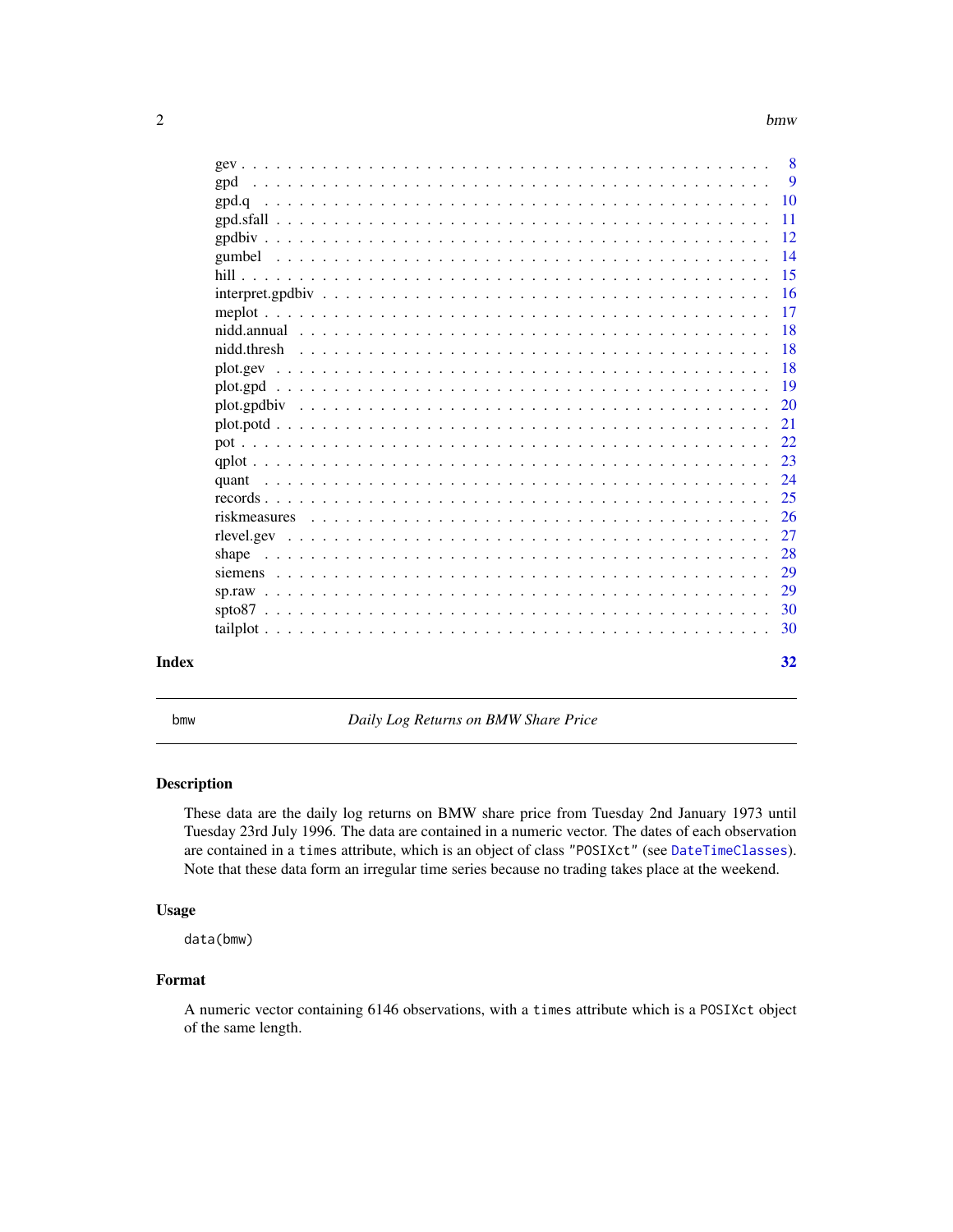<span id="page-2-0"></span>

These data describe large fire insurance claims in Denmark from Thursday 3rd January 1980 until Monday 31st December 1990. The data are contained in a numeric vector. The dates of each observation are contained in a times attribute, which is an object of class "POSIXct" (see [DateTimeClasses](#page-0-0)). They were supplied by Mette Rytgaard of Copenhagen Re. Note that these data form an irregular time series.

#### Usage

data(danish)

# Format

A numeric vector containing 2167 observations, with a times attribute which is a POSIXct object of the same length.

<span id="page-2-1"></span>decluster *Decluster Point Process*

# Description

Declusters clustered point process data so that Poisson assumption is more tenable over a high threshold.

# Usage

decluster(series, run = NA, picture = TRUE)

### Arguments

| series  | a numeric vector of threshold exceedances with a times attribute which should<br>be a numeric vector containing either the indices or the times/dates of each ex-<br>ceedance (if times/dates, the attribute should be an object of class "POSIXct" or<br>an object that can be converted to that class; see as . POSIXct) |
|---------|----------------------------------------------------------------------------------------------------------------------------------------------------------------------------------------------------------------------------------------------------------------------------------------------------------------------------|
| run     | parameter to be used in the runs method; any two consecutive threshold ex-<br>ceedances separated by more than this number of observations/days are consid-<br>ered to belong to different clusters                                                                                                                        |
| picture | whether or not a picture of declustering should be drawn                                                                                                                                                                                                                                                                   |

# Value

The declustered object.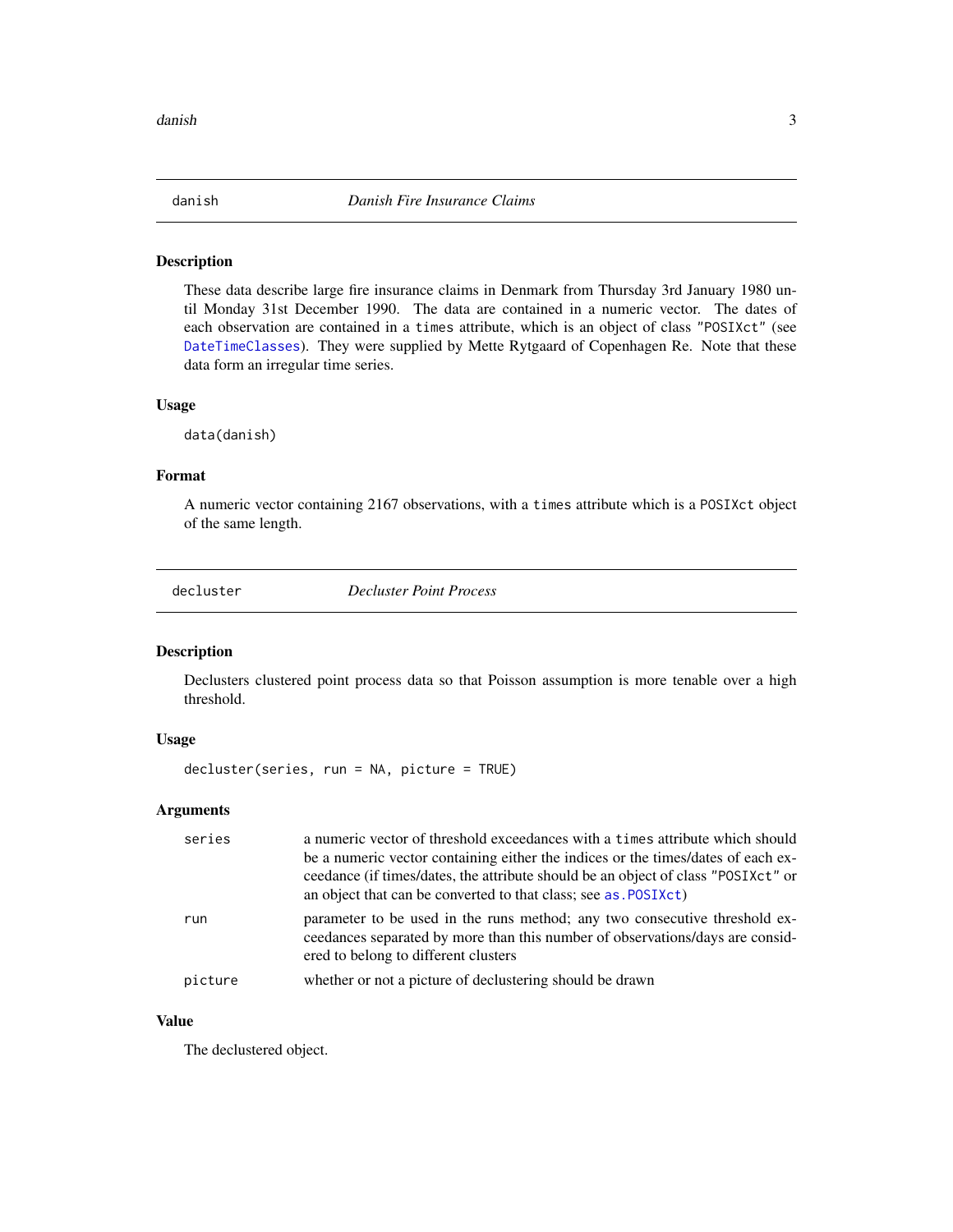# <span id="page-3-0"></span>References

Embrechts, P., Klueppelberg, C., Mikosch, T. (1997). *Modelling Extremal Events*. Springer. Chapter 8, 413–429.

#### See Also

[pot](#page-21-1), [exindex](#page-5-1), [as.POSIXct](#page-0-0)

# Examples

```
# decluster the 200 exceedances of a particular threshold in
# the negative BMW data
data(bmw)
out <- pot(-bmw, ne = 200)
decluster(out$data, 30)
```
<span id="page-3-1"></span>dgev *Generalized Extreme Value Distribution*

# Description

Cumulative probability, quantiles, density and random generation from the generalized extreme value distribution.

#### Usage

 $pgev(q, xi = 1, mu = 0, sigma = 1)$ qgev(p,  $xi = 1$ , mu = 0, sigma = 1)  $dgev(x, xi = 1, mu = 0, sigma = 1)$ rgev(n,  $xi = 1$ , mu = 0, sigma = 1)

#### Arguments

|       | vector of quantiles                           |
|-------|-----------------------------------------------|
|       | vector of probabilities                       |
| x     | vector of values at which to evaluate density |
| n     | sample size                                   |
| хi    | shape parameter                               |
| mu    | location parameter                            |
| sigma | scale parameter                               |

# Value

Probability (pgev), quantile (qgev), density (dgev) or random sample (rgev) for the GEV distribution with shape xi.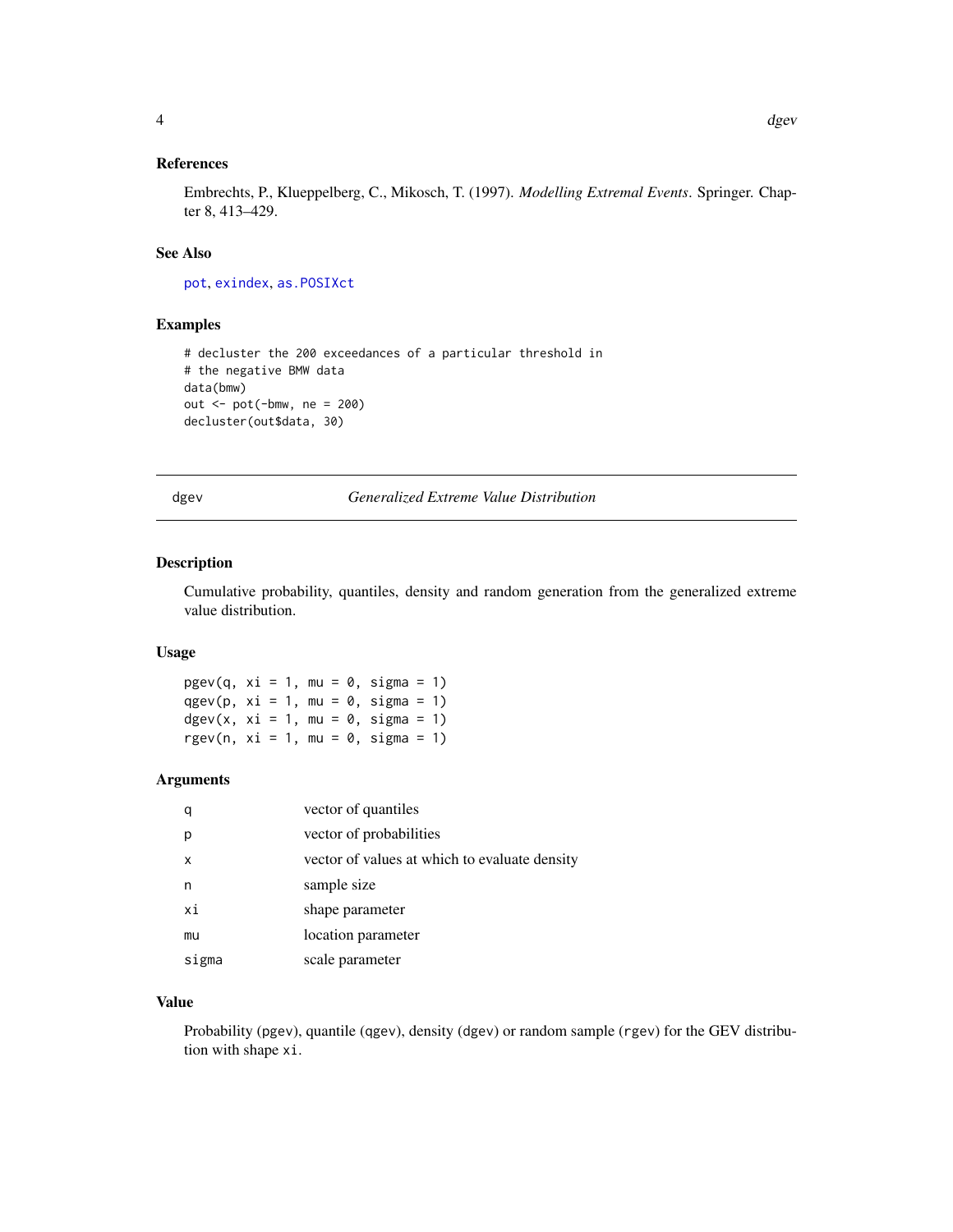#### <span id="page-4-0"></span>dgpd 55 to 55 to 55 to 55 to 55 to 55 to 55 to 55 to 55 to 55 to 55 to 55 to 55 to 55 to 55 to 55 to 55 to 55

# See Also

[dgpd](#page-4-1), [gev](#page-7-1)

# <span id="page-4-1"></span>dgpd *Generalized Pareto Distribution*

# Description

Cumulative probability, quantiles, density and random generation from the generalized Pareto distribution.

# Usage

 $pgpd(q, xi, mu = 0, beta = 1)$ qgpd(p,  $xi$ , mu = 0, beta = 1) dgpd(x, xi, mu =  $0$ , beta = 1) rgpd(n,  $xi$ i, mu = 0, beta = 1)

# Arguments

| q    | vector of quantiles.                          |
|------|-----------------------------------------------|
| p    | vector of probabilities.                      |
| X    | vector of values at which to evaluate density |
| n    | sample size                                   |
| хi   | shape parameter.                              |
| mu   | location parameter.                           |
| beta | scale parameter                               |

# Value

Probability (pgpd), quantile (qgpd), density (dgpd) or random sample (rgpd) for the GPD distribution with shape xi.

#### See Also

[dgev](#page-3-1), [gpd](#page-8-1)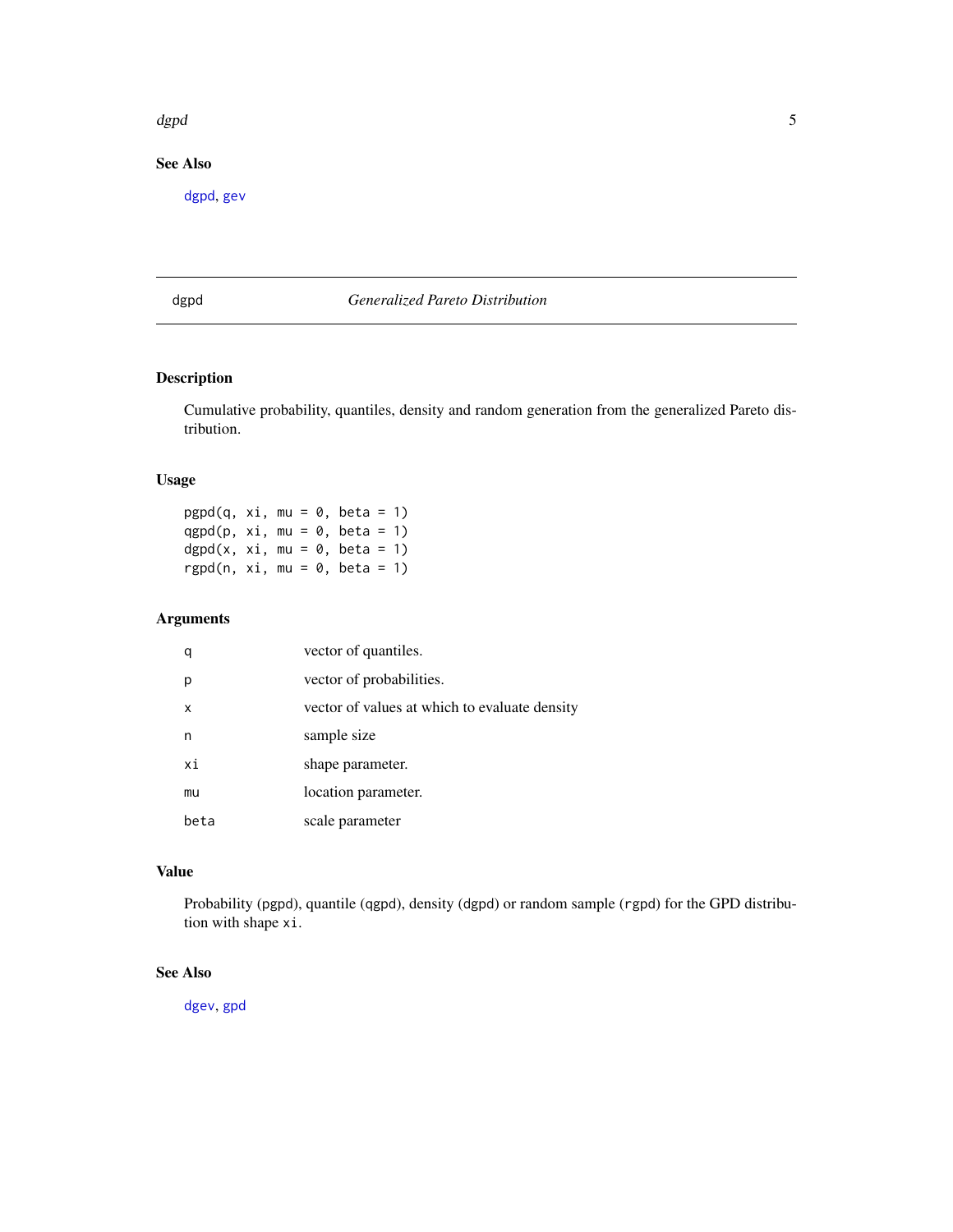<span id="page-5-0"></span>

Plots empirical distribution function of a sample.

#### Usage

 $emplot(data, alog = "x", labels = TRUE, ...)$ 

# Arguments

| whether axes are to be logged: "x" x-axis only; "y" y-axis only; "xy" both axes; |
|----------------------------------------------------------------------------------|
|                                                                                  |
|                                                                                  |
|                                                                                  |

# Details

This is a simple explanatory function. A straight line on the double log scale indicates Pareto tail behaviour.

# See Also

# [qplot](#page-22-1), [meplot](#page-16-1)

### Examples

```
## Not run: data(danish)
## Not run: emplot(danish)
# Danish fire insurance data show Pareto tail behaviour
```
<span id="page-5-1"></span>

exindex *Estimate Extremal Index*

# Description

Plot estimates of extremal index using the blocks method.

# Usage

```
exindex(data, block, start = 5, end = NA, reverse = FALSE,
   auto.scale = TRUE, labels = TRUE, ...)
```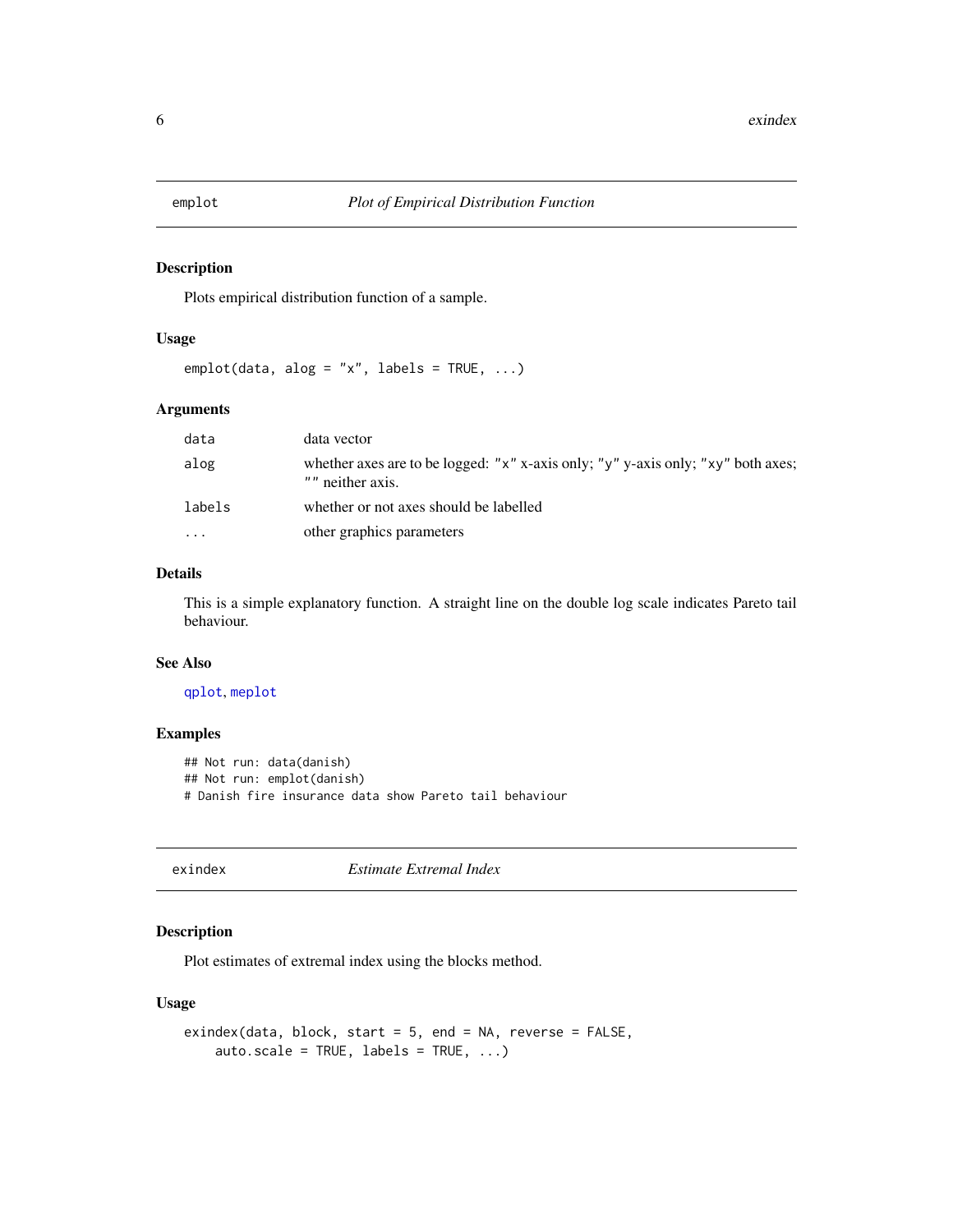#### <span id="page-6-0"></span>exindex 7

# Arguments

| data       | data vector (raw values not block maxima).                                                                                                                                                                                                                                                                                                                                                                                                                                           |
|------------|--------------------------------------------------------------------------------------------------------------------------------------------------------------------------------------------------------------------------------------------------------------------------------------------------------------------------------------------------------------------------------------------------------------------------------------------------------------------------------------|
| block      | the block size. A numeric value is interpreted as the number of data values in<br>each successive block. All the data is used, so the last block may not contain<br>block observations. If the data has a times attribute containing (in an ob-<br>ject of class "POSIXct", or an object that can be converted to that class; see<br>as POSIX ct) the times/dates of each observation, then block may instead take<br>the character values "month", "quarter", "semester" or "year". |
| start      | lowest value of K at which to plot a point; K is the number of blocks in which a<br>specified threshold is exceeded                                                                                                                                                                                                                                                                                                                                                                  |
| end        | highest value of K at which to plot a point                                                                                                                                                                                                                                                                                                                                                                                                                                          |
| reverse    | whether plot is to be by increasing threshold (TRUE) or increasing K value (FALSE)                                                                                                                                                                                                                                                                                                                                                                                                   |
| auto.scale | whether or not plot should be automatically scaled; if not, x l im and y l im graph-<br>ical parameters may be entered                                                                                                                                                                                                                                                                                                                                                               |
| labels     | whether or not axes should be labelled                                                                                                                                                                                                                                                                                                                                                                                                                                               |
| $\ddots$ . | other graphics parameters                                                                                                                                                                                                                                                                                                                                                                                                                                                            |

# Value

A table of results is returned invisibly.

# References

Embrechts, P., Klueppelberg, C., Mikosch, T. (1997). *Modelling Extremal Events*. Springer. Chapter 8, 413-429.

# See Also

[gev](#page-7-1), [hill](#page-14-1), [as.POSIXct](#page-0-0)

```
## Not run: data(bmw)
## Not run: exindex(bmw, 100)
## Not run: exindex(-bmw, 100)
# calculate extremal index for the right and left tails of the BMW
# log returns
```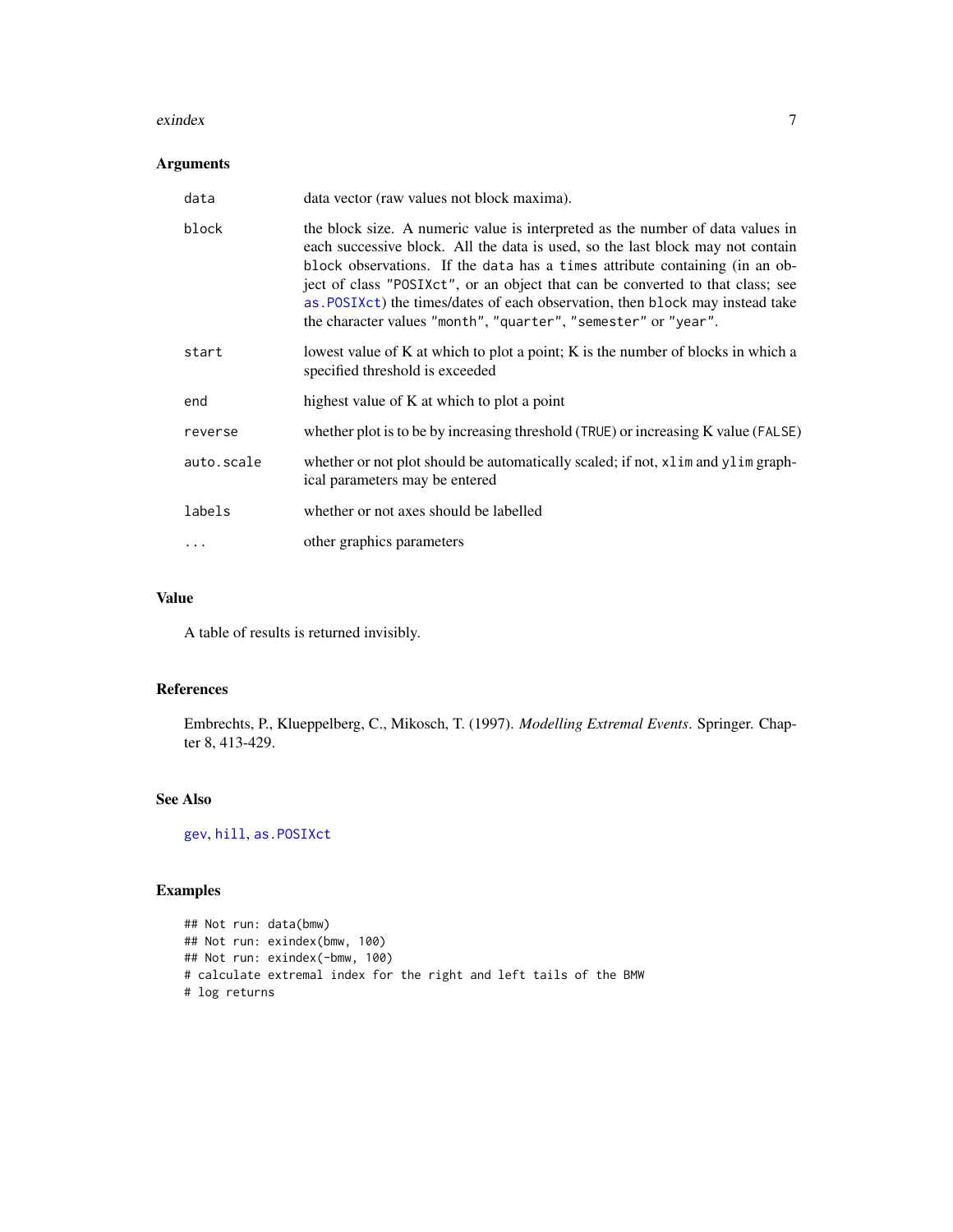<span id="page-7-0"></span>

Finds a threshold so that a given number of extremes lie above.

# Usage

```
findthresh(data, ne)
```
# Arguments

| data | data vector                                          |
|------|------------------------------------------------------|
| ne   | vector giving number of extremes above the threshold |

# Details

When the data are tied a threshold is found so that at least the specified number of extremes lie above.

# Value

Vector of suitable thresholds.

#### See Also

[hill](#page-14-1), [gpd](#page-8-1), [pot](#page-21-1)

# Examples

```
# Find threshold giving (at least) fifty exceedances for Danish data
data(danish)
findthresh(danish, 50)
```
<span id="page-7-1"></span>gev *Fit Generalized Extreme Value Distribution*

# Description

Fits generalized extreme value distribution (GEV) to block maxima data.

# Usage

 $gev(data, block = NA, ...)$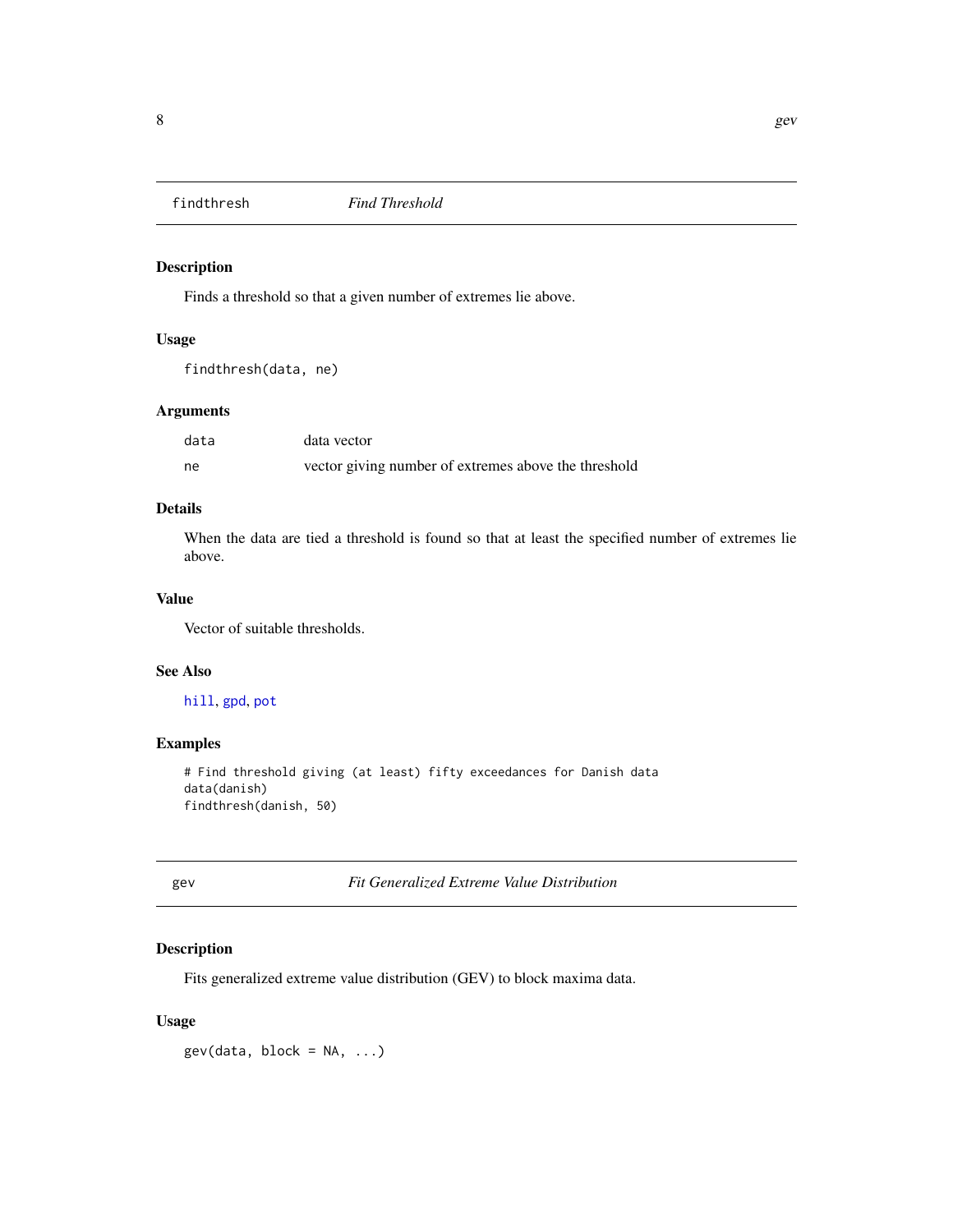<span id="page-8-0"></span> $g$ pd 9

### Arguments

| data  | data vector. Interpretation depends on value of block: if no block size is speci-<br>fied then data are interpreted as block maxima; if block size is set, then data are<br>interpreted as raw data and block maxima are calculated.                                                                                                                                                                                                                                                 |
|-------|--------------------------------------------------------------------------------------------------------------------------------------------------------------------------------------------------------------------------------------------------------------------------------------------------------------------------------------------------------------------------------------------------------------------------------------------------------------------------------------|
| block | the block size. A numeric value is interpreted as the number of data values in<br>each successive block. All the data is used, so the last block may not contain<br>block observations. If the data has a times attribute containing (in an ob-<br>ject of class "POSIXct", or an object that can be converted to that class; see<br>as POSIX ct) the times/dates of each observation, then block may instead take<br>the character values "month", "quarter", "semester" or "year". |
|       | arguments passed to optim                                                                                                                                                                                                                                                                                                                                                                                                                                                            |

# Value

An object of class gev describing the fit and including parameter estimates and standard errors. Fitting is carried out using maximum likelihood.

# See Also

[plot.gev](#page-17-1), [gumbel](#page-13-1), [optim](#page-0-0), [as.POSIXct](#page-0-0)

# Examples

```
# Fit GEV to monthly maxima
data(bmw)
out <- gev(bmw, "month")
# Fit GEV to maxima of blocks of 100 observations
out <- gev(bmw, 100)
# Fit GEV to the data in nidd.annual, the annual maximum water
# levels of the River Nidd, using the "BFGS" optimization method
data(nidd.annual)
out <- gev(nidd.annual, method = "BFGS", control = list(maxit = 500))
```
<span id="page-8-1"></span>gpd *Fit Generalized Pareto Model*

# Description

Returns an object of class "gpd" representing the fit of a generalized Pareto model to excesses over a high threshold.

#### Usage

```
gpd(data, threshold = NA, nextremes = NA, method = c("ml", "pwm"),information = c("observed", "expected"), ...)
```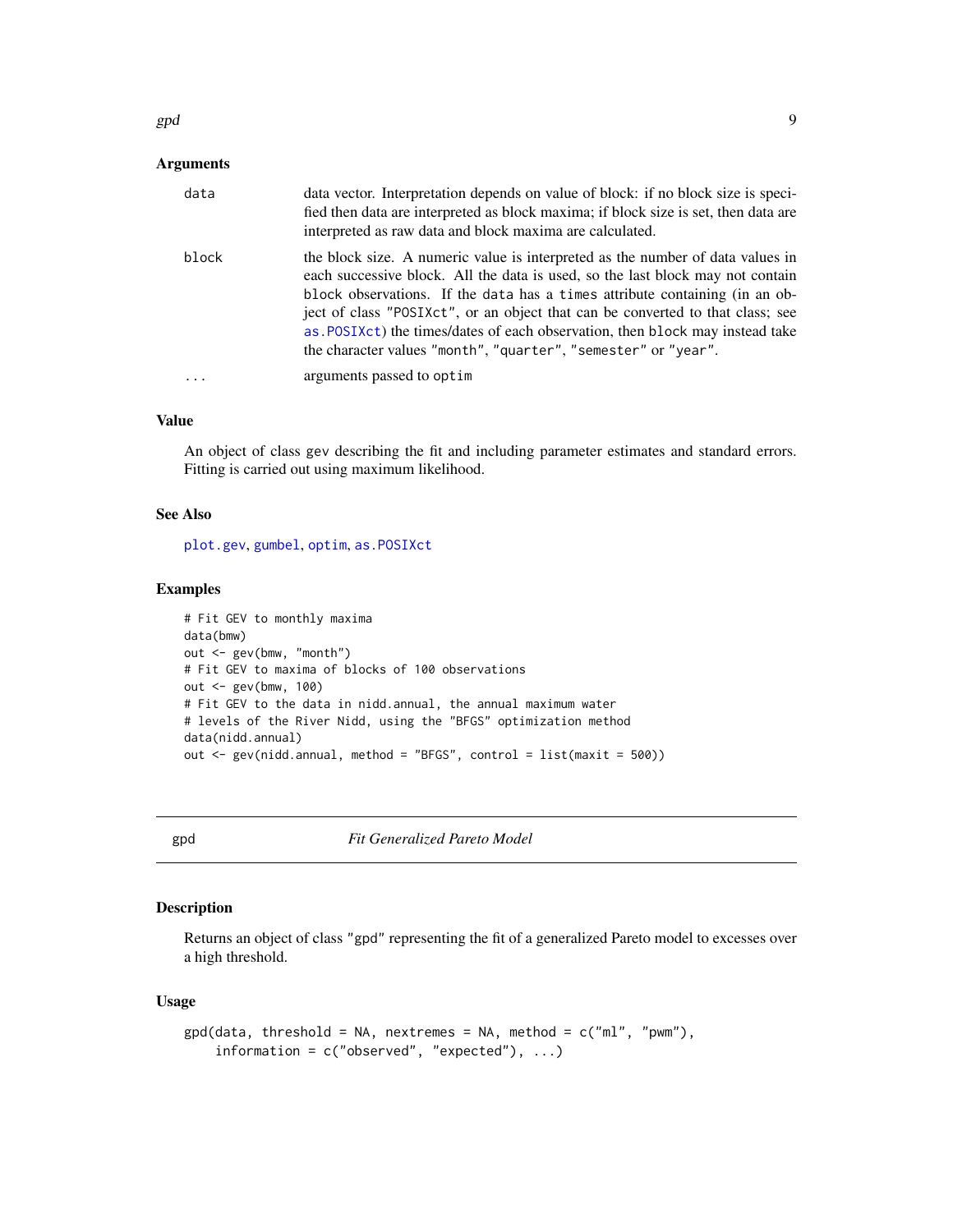#### <span id="page-9-0"></span>Arguments

| data        | data vector                                                                                                                                                                                                                                   |
|-------------|-----------------------------------------------------------------------------------------------------------------------------------------------------------------------------------------------------------------------------------------------|
| threshold   | a threshold value (either this or next remes must be given but not both)                                                                                                                                                                      |
| nextremes   | the number of upper extremes to be used (either this or threshold must be given<br>but not both)                                                                                                                                              |
| method      | whether parameters should be estimated by the maximum likelihood method<br>"ml" or the probability-weighted moments method "pwm"                                                                                                              |
| information | whether standard errors should be calculated with "observed" or "expected"<br>information. This only applies to the maximum likelihood method; for the<br>probability-weighted moments method "expected" information is used if pos-<br>sible |
| .           | arguments passed to optim                                                                                                                                                                                                                     |

# Details

The function uses the general purpose optimization function optim when method = "ml" is chosen.

#### Value

An object of class "gpd" describing the fit and including parameter estimates and standard errors.

#### References

Parameter and quantile estimation for the generalized Pareto distribution, JRM Hosking and JR Wallis, *Technometrics* 29(3), pages 339-349, 1987.

#### See Also

[plot.gpd](#page-18-1), [shape](#page-27-1), [quant](#page-23-1), [optim](#page-0-0)

#### Examples

```
data(danish)
out <- gpd(danish, 10)
# Fits GPD to excess losses over 10 for the Danish
# fire insurance data
```
<span id="page-9-1"></span>gpd.q *Add Quantile Estimates to plot.gpd*

# Description

Calculates quantile estimates and confidence intervals for high quantiles above the threshold in a GPD analysis, and adds a graphical representation to an existing plot.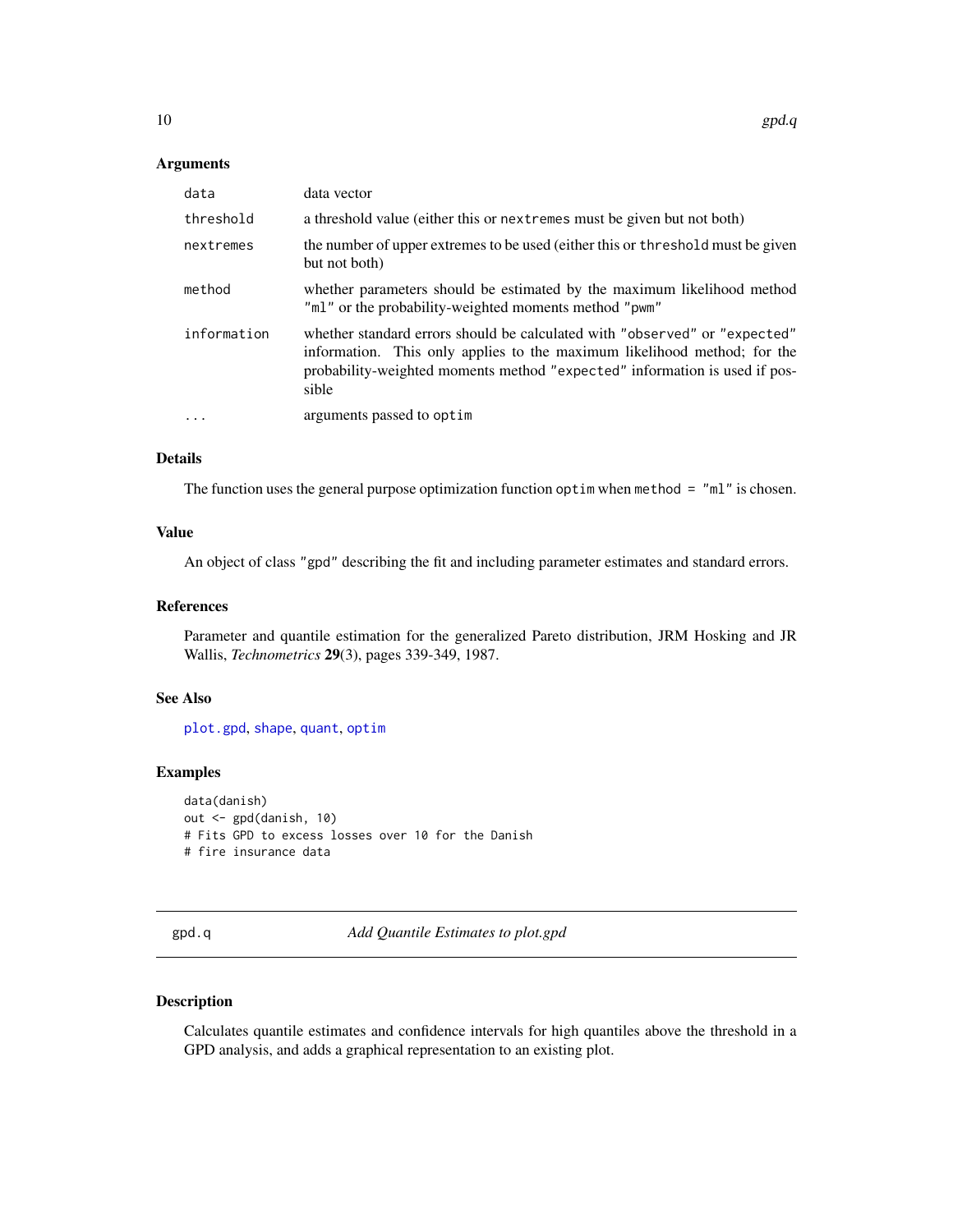#### <span id="page-10-0"></span>gpd.sfall and the state of the state of the state of the state of the state of the state of the state of the state of the state of the state of the state of the state of the state of the state of the state of the state of

# Usage

```
gpd.q(x, pp, ci.type = c("likelihood", "wald"), ci.p = 0.95,like.num = 50)
```
#### Arguments

| x        | a list object returned by plot.gpd or tailplot                                    |
|----------|-----------------------------------------------------------------------------------|
| pp       | the desired probability for quantile estimate (e.g. 0.99 for the 99th percentile) |
| ci.type  | method for calculating a confidence interval: "likelihood" or "wald"              |
| ci.p     | probability for confidence interval (must be less than 0.999)                     |
| like.num | number of times to evaluate profile likelihood                                    |

# Details

The GPD approximation in the tail is used to estimate quantile. The "wald" method uses the observed Fisher information matrix to calculate confidence interval. The "likelihood" method reparametrizes the likelihood in terms of the unknown quantile and uses profile likelihood arguments to construct a confidence interval.

# See Also

[gpd](#page-8-1), [plot.gpd](#page-18-1), [gpd.sfall](#page-10-1), [tailplot](#page-29-1)

# Examples

```
## Not run: data(danish)
## Not run: out <- gpd(danish, 10)
## Not run: tp <- tailplot(out)
## Not run: gpd.q(tp, 0.999)
# Estimates 99.9th percentile of Danish fire losses
```
<span id="page-10-1"></span>gpd.sfall *Add Expected Shortfall Estimates to a GPD Plot*

### Description

Calculates expected shortfall (tail conditional expectation) estimates and confidence intervals for high quantiles above the threshold in a GPD analysis, and adds a graphical representation to an existing plot.

#### Usage

 $gpd.sfall(x, pp, ci.p = 0.95, like.num = 50)$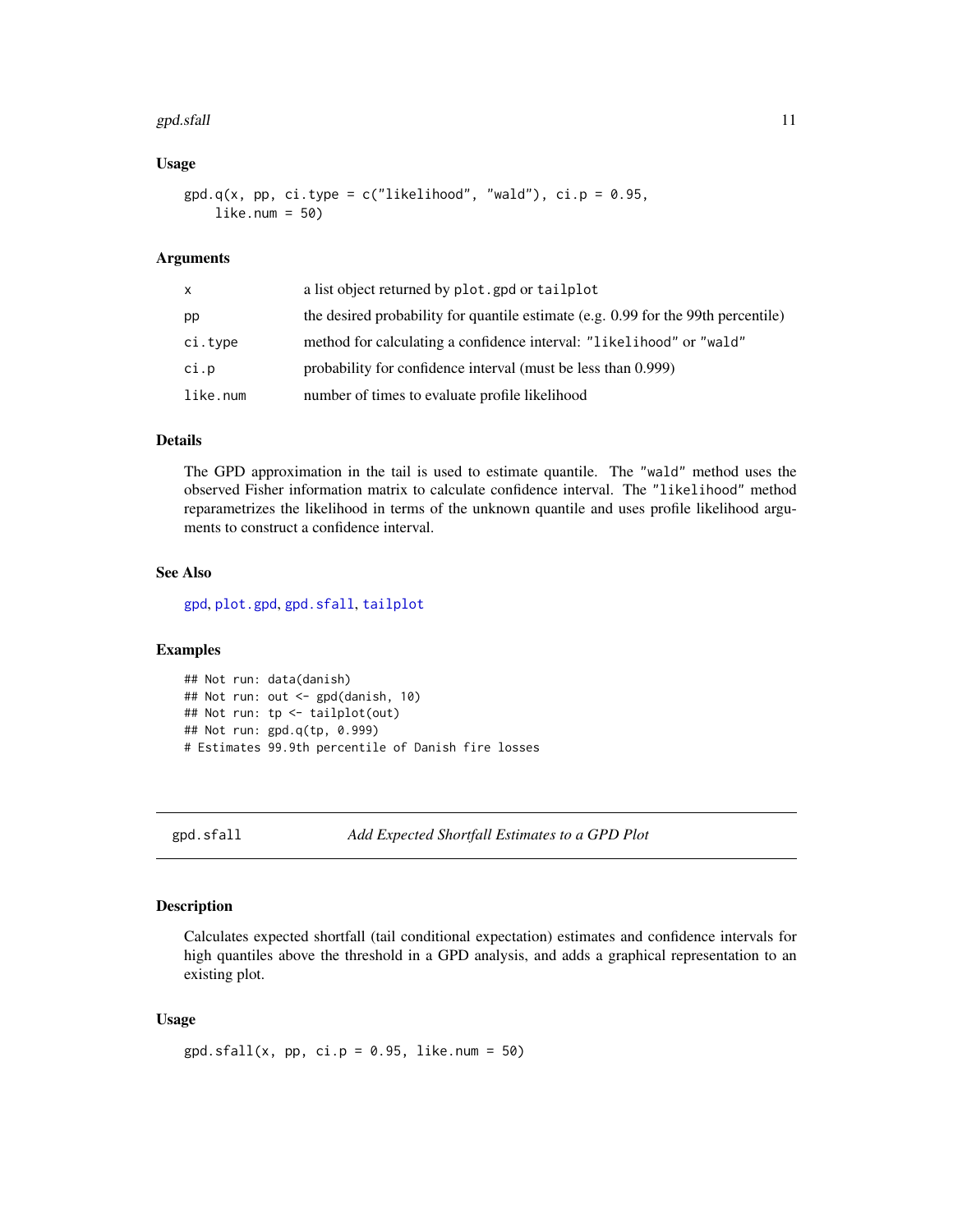### <span id="page-11-0"></span>Arguments

| x        | a list object returned by plot.gpd or tailplot                                                 |
|----------|------------------------------------------------------------------------------------------------|
| pp       | the desired probability for expected shortfall estimate (e.g. 0.99 for the 99th<br>percentile) |
| ci.p     | probability for confidence interval (must be less than 0.999)                                  |
| like.num | number of times to evaluate profile likelihood                                                 |

# Details

Expected shortfall is the expected size of the loss, given that a particular quantile of the loss distribution is exceeded. The GPD approximation in the tail is used to estimate expected shortfall. The likelihood is reparametrised in terms of the unknown expected shortfall and profile likelihood arguments are used to construct a confidence interval.

#### See Also

[gpd](#page-8-1), [plot.gpd](#page-18-1), [tailplot](#page-29-1), [gpd.q](#page-9-1)

#### Examples

```
## Not run: data(danish)
## Not run: out <- gpd(danish, 10)
## Not run: tp <- tailplot(out)
## Not run: gpd.q(tp, 0.999)
# Estimates 99.9th percentile of Danish fire losses
## Not run: gpd.sfall(tp, 0.999)
# Estimates associated expected shortfall for Danish fire losses
```
<span id="page-11-1"></span>gpdbiv *Implements Bivariate POT Method*

# Description

Returns an object of class "gpdbiv" representing the fit of a bivariate POT (peaks over thresholds) model for joint excesses over thresholds.

# Usage

```
g \cdot g \cdot g = N = NA, data2 = NA, u1 = NA, u2 = NA, ne1 = NA, ne2 = NA,
    global = FALSE, method = "BFGS", ...)
```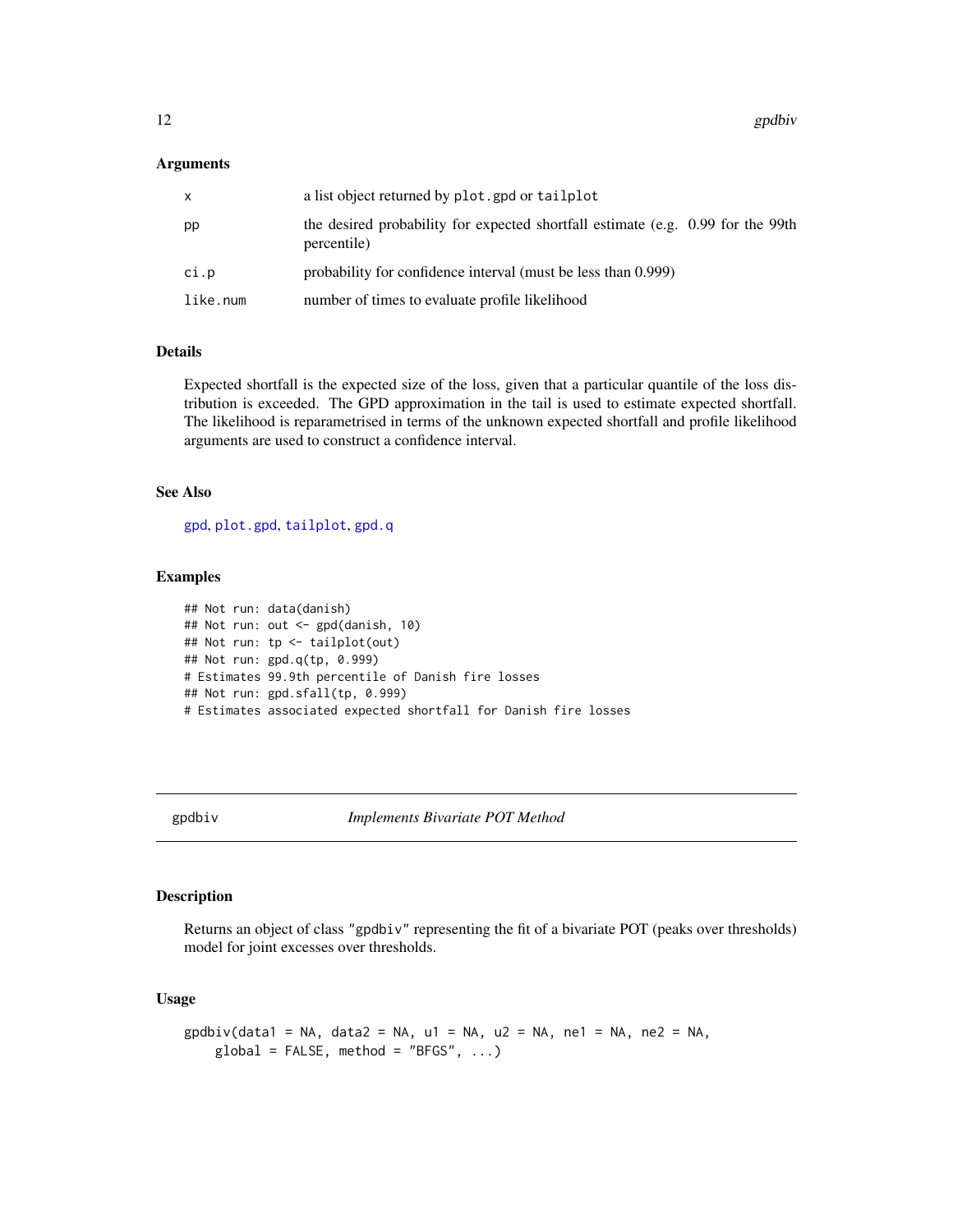#### <span id="page-12-0"></span>gpdbiv and the state of the state of the state of the state of the state of the state of the state of the state of the state of the state of the state of the state of the state of the state of the state of the state of the

# Arguments

| data1     | first data vector                                                                                                                                                                                                                                                                                        |
|-----------|----------------------------------------------------------------------------------------------------------------------------------------------------------------------------------------------------------------------------------------------------------------------------------------------------------|
| data2     | second data vector                                                                                                                                                                                                                                                                                       |
| u1        | threshold for data1 (either this or ne1 must be given but not both)                                                                                                                                                                                                                                      |
| u2        | threshold for data2 (either this or ne2 must be given but not both)                                                                                                                                                                                                                                      |
| ne1       | number of upper extremes to be used for data (either this or u must be given<br>but not both)                                                                                                                                                                                                            |
| ne2       | number of upper extremes to be used for data2 (either this or u2 must be given<br>but not both)                                                                                                                                                                                                          |
| global    | should a global maximisation of the likelihood with respect to marginal and de-<br>pendence parameters be undertaken. The default alternative is a two-stage local<br>fit where first the marginal parameters are estimated and then the dependence<br>parameter. This is much faster than a global fit. |
| method    | the optimization method (see optim). The argument has been created (as distinct<br>from ) in order to make the "BFGS" method the default, as the default used<br>by optim is not recommended for the one-dimensional optimizations that occur<br>when $global = FALSE$ .                                 |
| $\ddotsc$ | other arguments passed to optim                                                                                                                                                                                                                                                                          |

# Details

This function implements a model suggested by Richard Smith (see references below). The marginal excess distributions are GPD distributions, as suggested by univariate EVT and implemented in gpd. The dependence specification is known as the logistic or Gumbel dependence structure, but it would be easy to program alternatives.

# Value

An object of class "gpdbiv" representing the fit and including parameter estimates and standard errors.

### References

Multivariate Threshold Methods, Richard L. Smith, in *Extreme Value Theory and Applications*, ed. J. Galambos, published by Kluwer, pages 225-248, 1994.

Markov Chain Models for Threshold Exceedances, R.L. Smith, J.A. Tawn, S.G. Coles, *Biometrika* 84, 249-268, 1997.

# See Also

[gpd](#page-8-1), [plot.gpdbiv](#page-19-1), [interpret.gpdbiv](#page-15-1)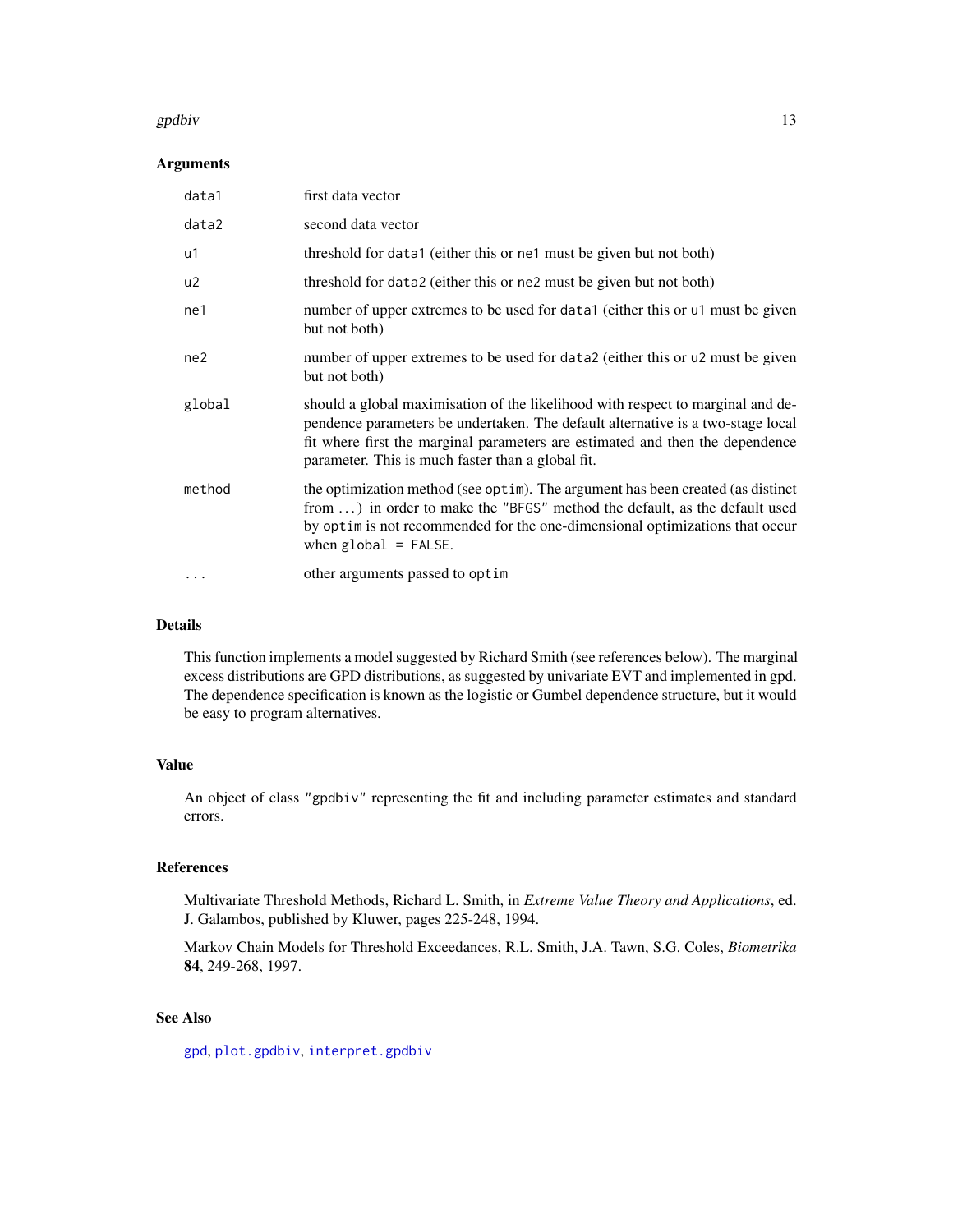# Examples

```
data(bmw) ; data(siemens)
out <- gpdbiv(-bmw, -siemens, ne1 = 100, ne2 = 100)
interpret.gpdbiv(out, 0.05, 0.05)
## Not run: plot(out)
```
# <span id="page-13-1"></span>gumbel *Fit Gumbel Distribution*

# Description

Fits gumbel distribution (GEV with  $xi = 0$ ) to block maxima data.

# Usage

 $gumbel(data, block = NA, ...)$ 

# Arguments

| data       | data vector. Interpretation depends on value of block: if no block size is speci-<br>fied then data are interpreted as block maxima; if block size is set, then data are<br>interpreted as raw data and block maxima are calculated.                                                                                                                                                                                                                                                |
|------------|-------------------------------------------------------------------------------------------------------------------------------------------------------------------------------------------------------------------------------------------------------------------------------------------------------------------------------------------------------------------------------------------------------------------------------------------------------------------------------------|
| block      | the block size. A numeric value is interpreted as the number of data values in<br>each successive block. All the data is used, so the last block may not contain<br>block observations. If the data has a times attribute containing (in an ob-<br>ject of class "POSIXct", or an object that can be converted to that class; see<br>as POSIXct) the times/dates of each observation, then block may instead take<br>the character values "month", "quarter", "semester" or "year". |
| $\ddots$ . | arguments passed to optim                                                                                                                                                                                                                                                                                                                                                                                                                                                           |

# Details

This function is primarily intended for comparison with GEV for assessing the need for a heavytailed Frechet (or short-tailed Weibull) to model block maxima.

#### Value

An object of class "gev" describing the fit and including parameter estimates and standard errors. Fitting is carried out using maximum likelihood.

# See Also

[plot.gev](#page-17-1), [gev](#page-7-1), [optim](#page-0-0), [as.POSIXct](#page-0-0)

<span id="page-13-0"></span>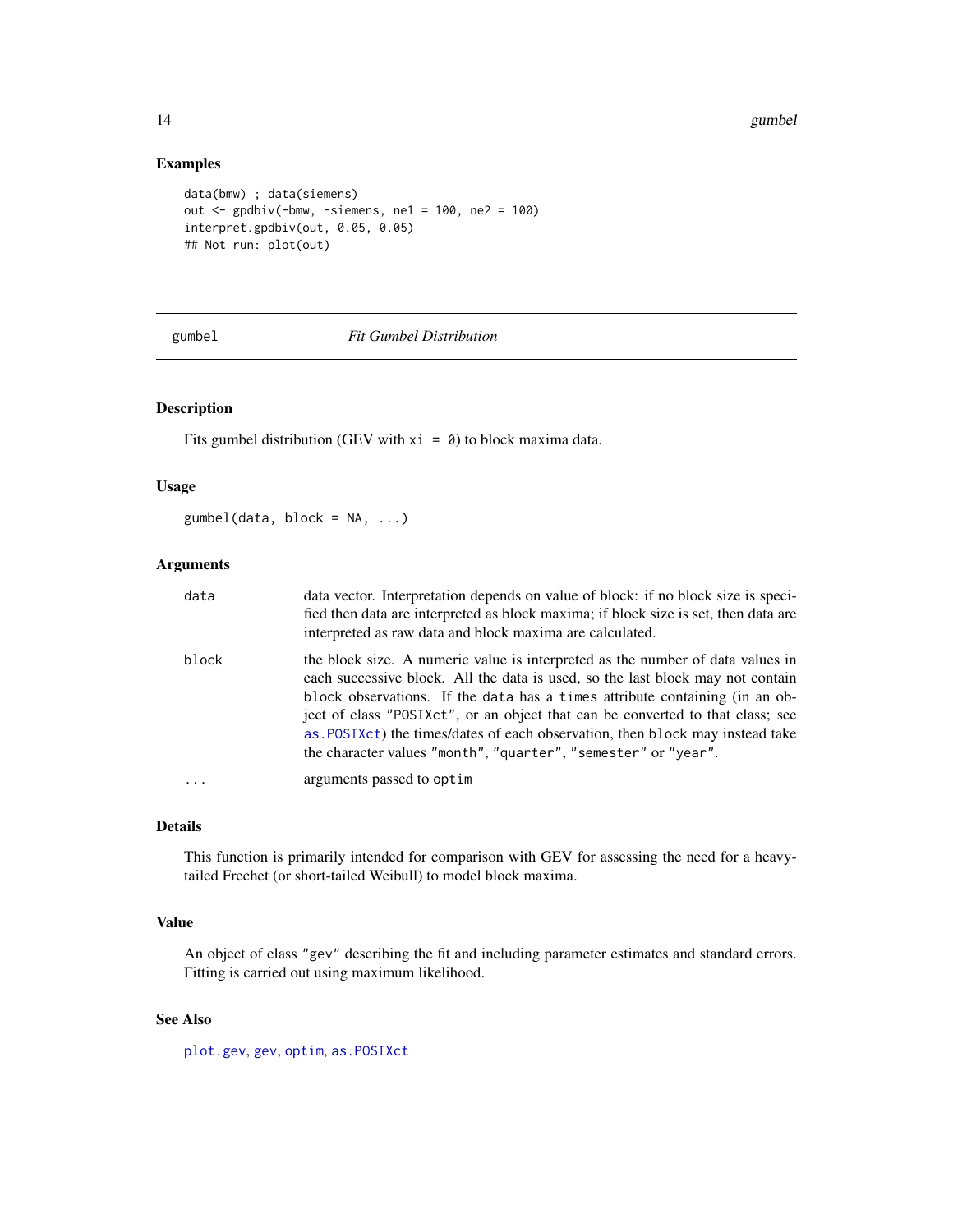<span id="page-14-0"></span>hill the contract of the contract of the contract of the contract of the contract of the contract of the contract of the contract of the contract of the contract of the contract of the contract of the contract of the contr

# Examples

```
# Fit Gumbel to maxima of blocks of 100 observations
data(bmw)
out <- gumbel(bmw, 100)
# Fit Gumbel to the data in nidd.annual, the annual maximum water
# levels of the River Nidd, using the "BFGS" optimization method
data(nidd.annual)
out <- gumbel(nidd.annual, method = "BFGS", control = list(maxit = 500))
```
<span id="page-14-1"></span>hill *Create Hill Plot*

# Description

Plot the Hill estimate of the tail index of heavy-tailed data, or of an associated quantile estimate.

# Usage

```
hill(data, option = c("alpha","xi","quantile"), start = 15,
    end = NA, reverse = FALSE, p = NA, ci = 0.95,
    auto.scale = TRUE, labels = TRUE, ...)
```
# Arguments

| data       | data vector                                                                                                        |
|------------|--------------------------------------------------------------------------------------------------------------------|
| option     | whether "alpha", "xi" (1/alpha) or "quantile" (a quantile estimate) should<br>be plotted                           |
| start      | lowest number of order statistics at which to plot a point                                                         |
| end        | highest number of order statistics at which to plot a point                                                        |
| reverse    | whether plot is to be by increasing threshold (TRUE) or increasing number of<br>order statistics (FALSE)           |
| p          | probability required when option "quantile" is chosen                                                              |
| ci         | probability for asymptotic confidence band; for no confidence band set ci to<br>zero                               |
| auto.scale | whether or not plot should be automatically scaled; if not, xlim and ylim graph-<br>ical parameters may be entered |
| labels     | whether or not axes should be labelled                                                                             |
| $\ddotsc$  | other graphics parameters                                                                                          |

# Details

This plot is usually calculated from the alpha perspective. For a generalized Pareto analysis of heavy-tailed data using the gpd function, it helps to plot the Hill estimates for xi.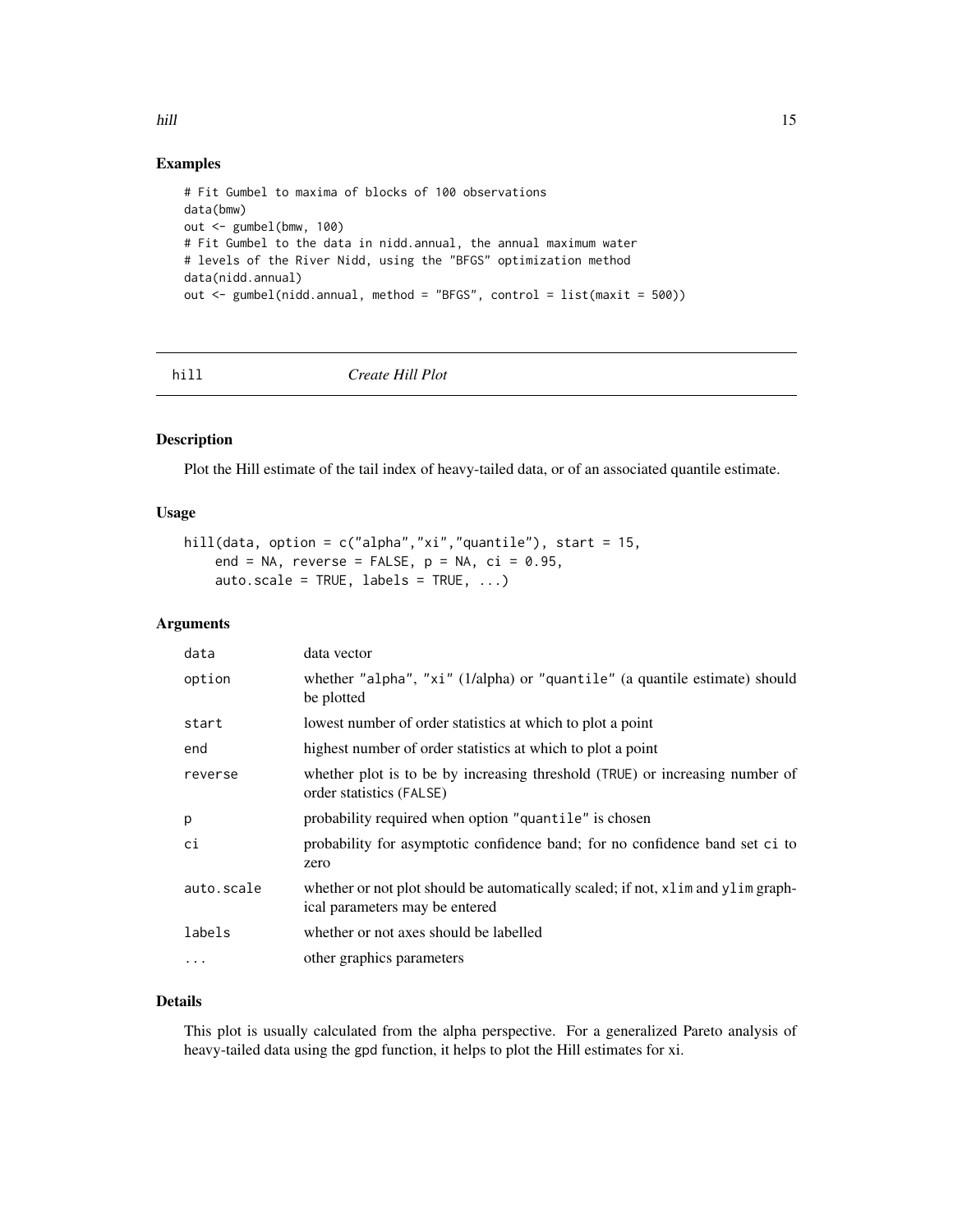# See Also

[shape](#page-27-1), [quant](#page-23-1)

# Examples

```
## Not run: data(danish)
## Not run: hill(danish)
# Hill plot of heavy-tailed Danish fire insurance data
## Not run: hill(danish, option = "quantile", end = 500, p = 0.999)
# Hill plot of estimated 0.999 quantile of Danish fire insurance data
```
<span id="page-15-1"></span>interpret.gpdbiv *Interpret Results of Bivariate GPD Fit*

#### Description

Interprets the results of a bivariate GPD model fitted using the bivariate POT method.

#### Usage

interpret.gpdbiv(out, x, y)

#### Arguments

| out | a gpdbiv object                              |
|-----|----------------------------------------------|
| X   | a scalar value greater than first threshold  |
| V   | a scalar value greater than second threshold |

# Details

First marginal probabilities of exceeding the points x and y are calculated, and then joint and conditional probabilities.

# Value

A vector of probabilities is invisibly returned, in printed order.

### Side Effects

A simple interpretation of the fit in terms of exceedance probabilities for the point  $(x,y)$  is printed.

# See Also

[gpdbiv](#page-11-1), [plot.gpdbiv](#page-19-1)

<span id="page-15-0"></span>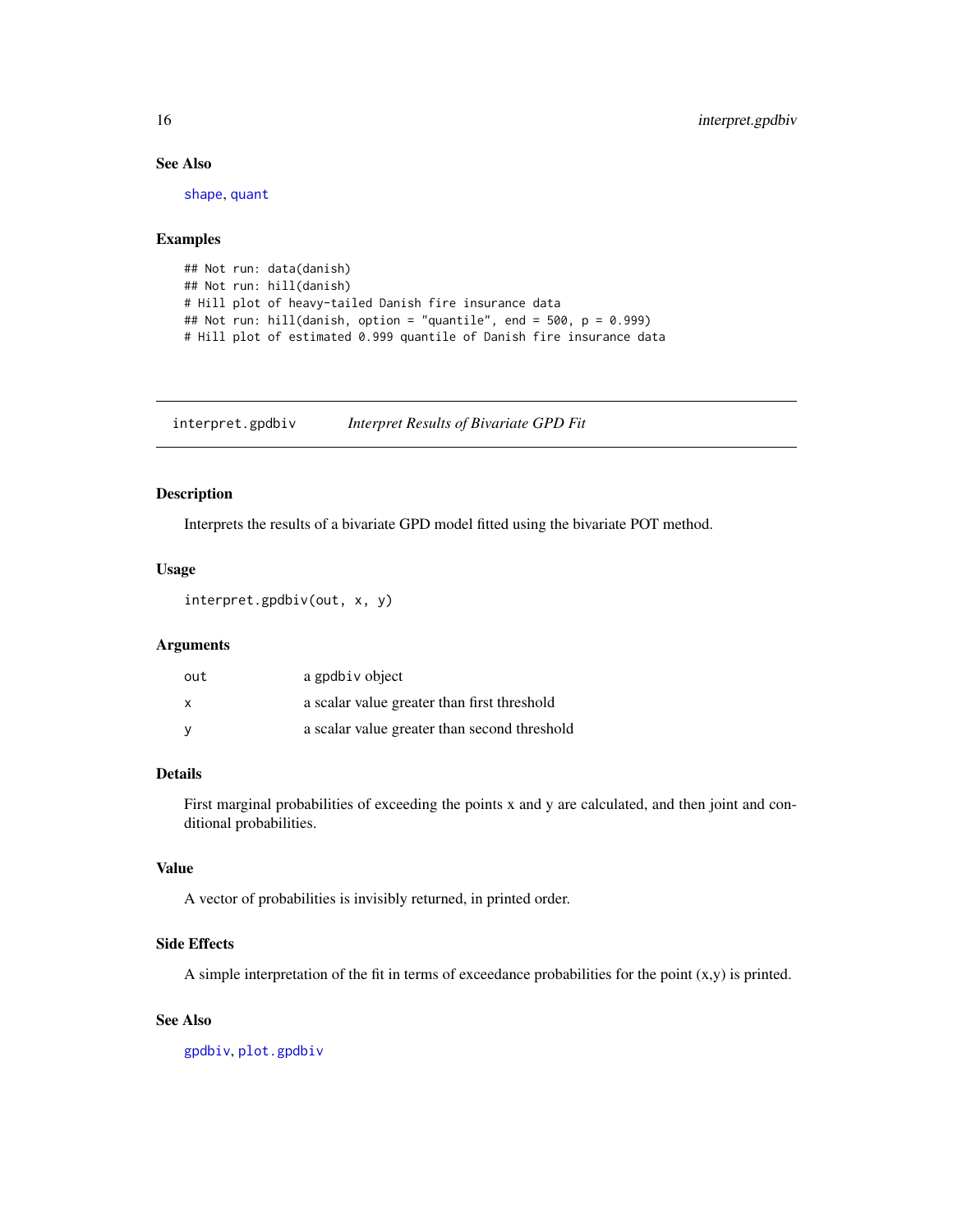#### <span id="page-16-0"></span>meplot that the contract of the contract of the contract of the contract of the contract of the contract of the contract of the contract of the contract of the contract of the contract of the contract of the contract of th

# Examples

```
data(bmw) ; data(siemens)
out <- gpdbiv(-bmw, -siemens, ne1 = 100, ne2 = 100)
interpret.gpdbiv(out, 0.05, 0.05)
# probabilities of 5% falls in BMW and Siemens stock prices
```
<span id="page-16-1"></span>

| πе | n. |  |
|----|----|--|

#### **Sample Mean Excess Plot**

#### Description

Plots sample mean excesses over increasing thresholds.

#### Usage

meplot(data, omit = 3, labels = TRUE,  $\ldots$ )

# Arguments

| data   | data vector                                   |
|--------|-----------------------------------------------|
| omit   | number of upper plotting points to be omitted |
| labels | whether or not axes are to be labelled        |
|        | other graphics parameters                     |

# Details

An upward trend in plot shows heavy-tailed behaviour. In particular, a straight line with positive gradient above some threshold is a sign of Pareto behaviour in tail. A downward trend shows thintailed behaviour whereas a line with zero gradient shows an exponential tail. Because upper plotting points are the average of a handful of extreme excesses, these may be omitted for a prettier plot.

# See Also

[gpd](#page-8-1), [qplot](#page-22-1)

```
## Not run: data(danish)
## Not run: meplot(danish)
# Sample mean excess plot of heavy-tailed Danish fire insurance data
```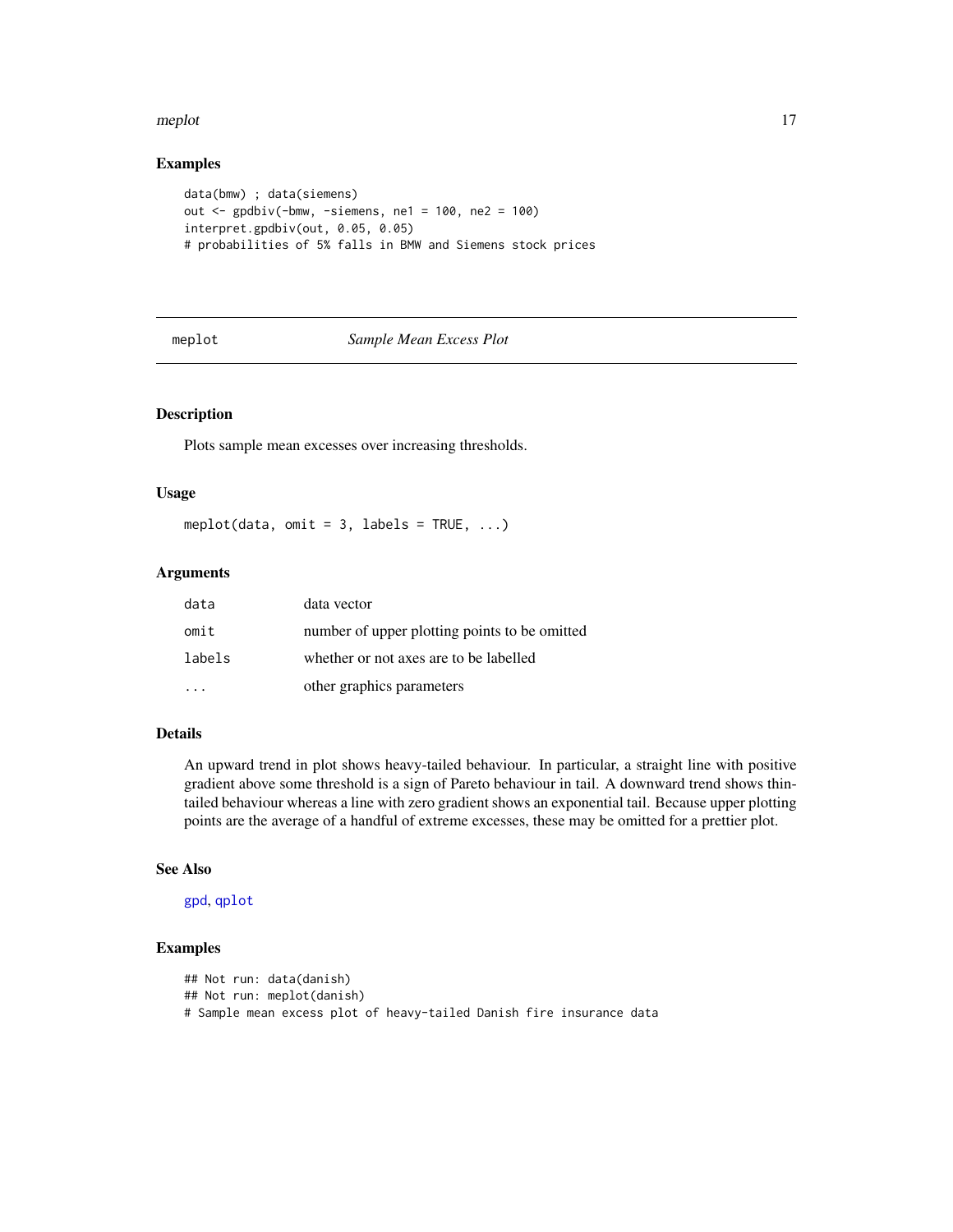<span id="page-17-0"></span>

These data represent annual maximal levels of the River Nidd in Yorkshire. These data are suitable for analysis with gev.

#### Usage

data(nidd.annual)

#### Format

A numeric vector containing 35 observations.

nidd.thresh *The River Nidd Data*

#### Description

These data represent high river levels of the River Nidd in Yorkshire above a threshold value of 65. These data are suitable for analysis with gpd.

#### Usage

data(nidd.thresh)

#### Format

A numeric vector containing 154 observations.

<span id="page-17-1"></span>plot.gev *Plot Fitted GEV Model*

# Description

The plot method plot.gev provides two different residual plots for assessing fitted GEV model. The user selects the plot type from a menu. See the examples below.

# Usage

## S3 method for class 'gev' plot(x, ...)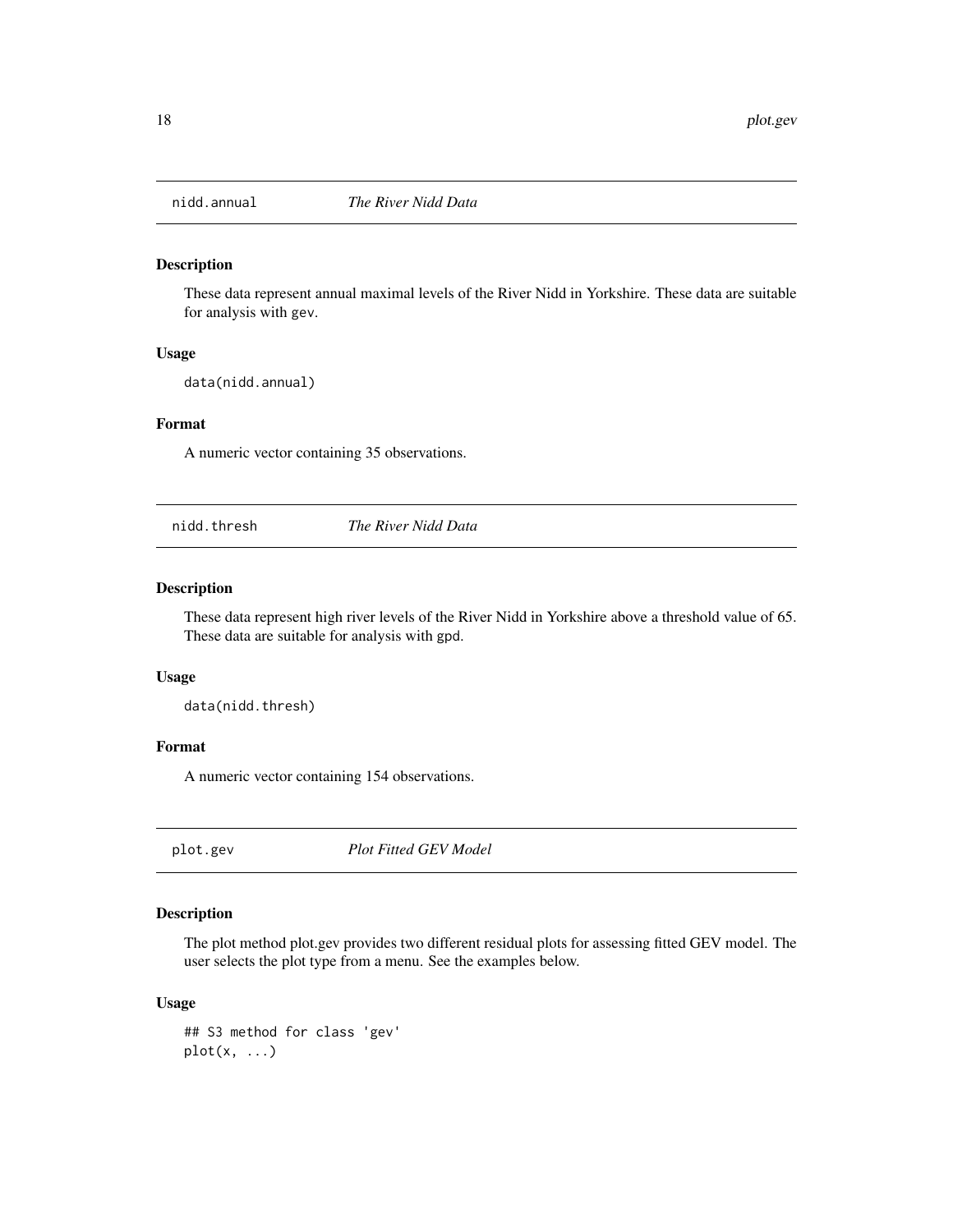#### <span id="page-18-0"></span>plot.gpd 19

#### Arguments

| x | a gev object              |
|---|---------------------------|
| . | other graphics parameters |

#### Details

Data are converted to unit exponentially distributed residuals under null hypothesis that GEV fits. Two diagnostics for iid exponential data are offered.

# See Also

[gev](#page-7-1), [qplot](#page-22-1)

# Examples

data(bmw) out <- gev(bmw, 100) ## Not run: plot(out) ## Not run: Make a plot selection (or 0 to exit): ## Not run: 1: plot: Scatterplot of Residuals

## Not run: 2: plot: QQplot of Residuals

<span id="page-18-1"></span>

plot.gpd *Plot Fitted GPD Model*

#### Description

The plot method plot.gpd provides four different plots for assessing fitted GPD model. The user selects the plot type from a menu. See the examples below.

#### Usage

## S3 method for class 'gpd'  $plot(x, optlog = NA, extend = 1.5, labels = TRUE, ...)$ 

# Arguments

| $\mathsf{x}$ | a gpd object                                                                                                                                                                                                                        |
|--------------|-------------------------------------------------------------------------------------------------------------------------------------------------------------------------------------------------------------------------------------|
| optlog       | optional argument for plots 1 and 2 giving a particular choice of logarithmic<br>axes: "x" x-axis only; "y" y-axis only; "xy" both axes; "" neither axis.                                                                           |
| extend       | optional argument for plots 1 and 2 expressing how far x-axis should extend as<br>a multiple of the largest data value. This argument must take values greater than<br>1 and is useful for showing estimated quantiles beyond data. |
| labels       | optional argument for plots 1 and 2 specifying whether or not axes should be<br>labelled                                                                                                                                            |
| $\ddotsc$    | other graphics parameters                                                                                                                                                                                                           |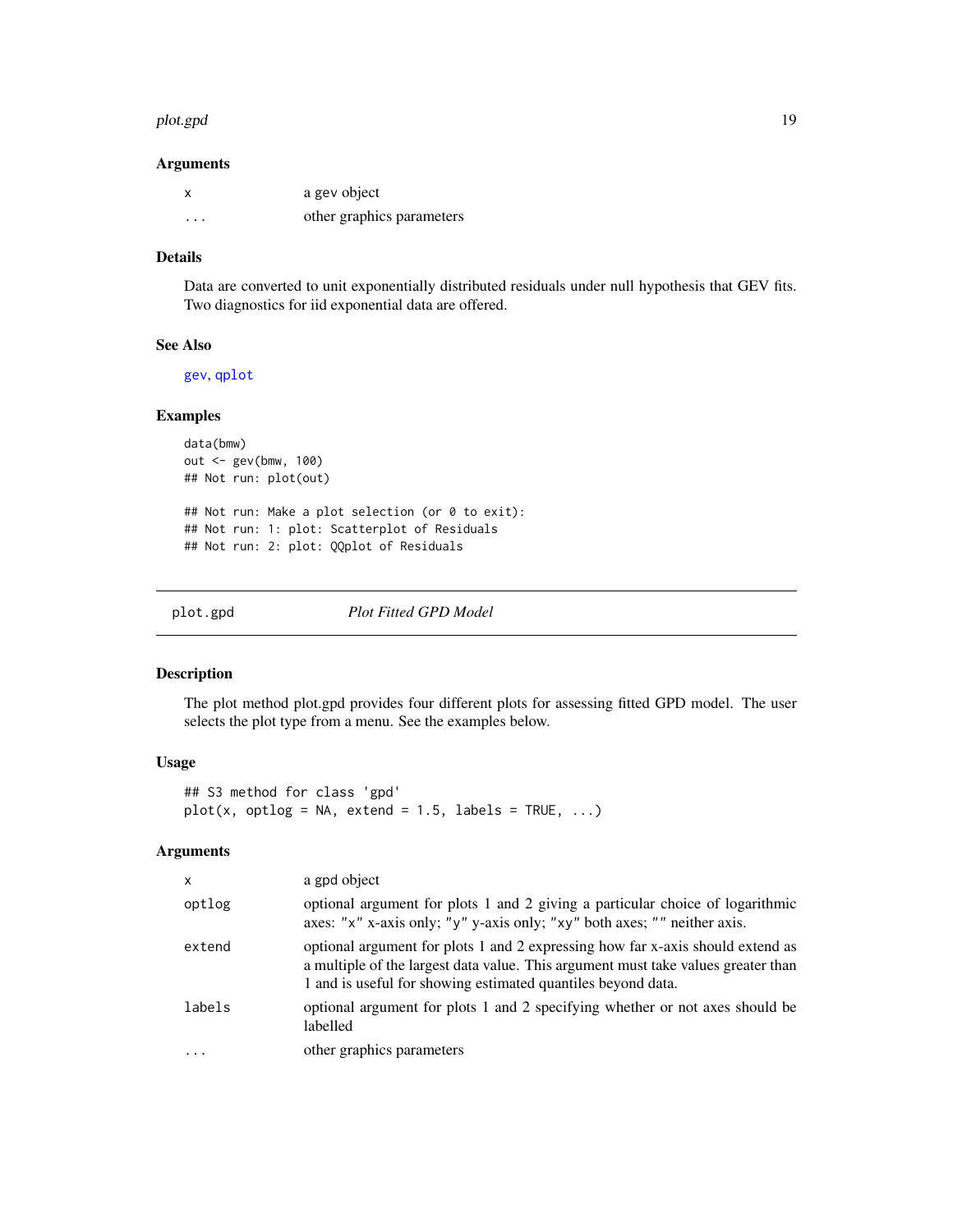# <span id="page-19-0"></span>Value

If plot 1 or 2 is selected as the final plot, a list object containing details of the plot is returned invisibly. This object should be used as the first argument of  $gpd.q$  or  $gpd.sfall$  to add quantile estimates or expected shortfall estimates to the plot.

#### See Also

[gpd](#page-8-1), [quant](#page-23-1), [shape](#page-27-1)

# Examples

```
data(danish)
out <- gpd(danish, 10)
## Not run: plot(out)
## Not run: Make a plot selection (or 0 to exit):
## Not run: 1: plot: Excess Distribution
## Not run: 2: plot: Tail of Underlying Distribution
## Not run: 3: plot: Scatterplot of Residuals
## Not run: 4: plot: QQplot of Residuals
```
<span id="page-19-1"></span>

plot.gpdbiv *Plot Fitted Bivariate GPD Model*

# Description

Provides a number of plots summarising a bivariate GPD model fitted using the bivariate POT method. See the examples below.

#### Usage

## S3 method for class 'gpdbiv'  $plot(x, extend = 1.1, n.contrib = 15, ...)$ 

#### Arguments

| x          | a gpdbiv object                                                                                       |
|------------|-------------------------------------------------------------------------------------------------------|
| extend     | optional argument expressing how far x-axis should extend as a multiple of the<br>largest data value. |
| n.contours | number of contours in bivariate contour plots                                                         |
| $\ddotsc$  | other graphics parameters                                                                             |

# Details

Option 1 plots the threshold exceedance data; option 2 plots contours of the fitted bivariate distribution function in the joint upper tail (above both thresholds); option 3 plots corresponding contours of the fitted joint survival function; plots 4 and 5 show the fitted tails of the marginal distributions.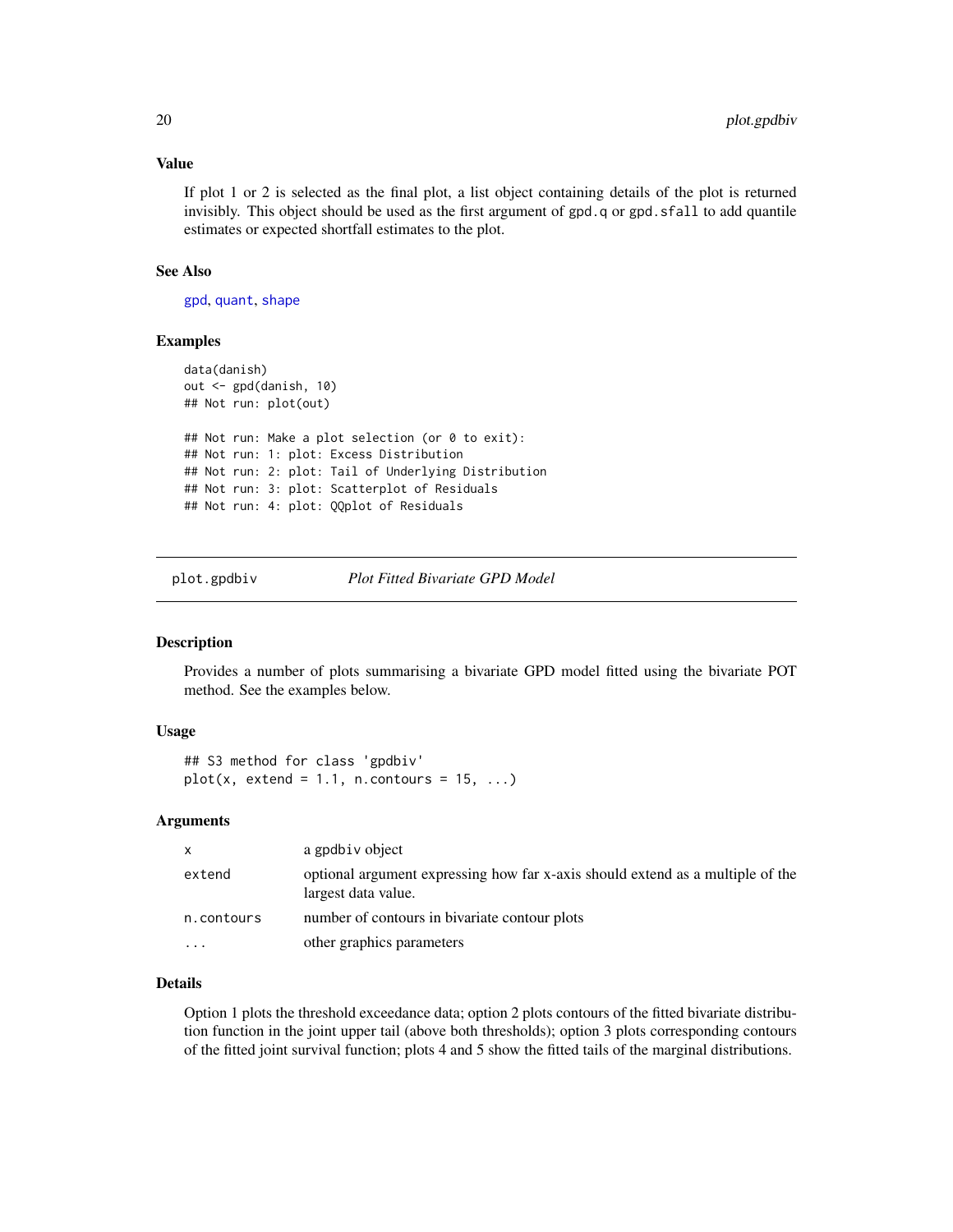#### <span id="page-20-0"></span>plot.potd 21

#### See Also

[gpd](#page-8-1), [gpdbiv](#page-11-1), [tailplot](#page-29-1), [interpret.gpdbiv](#page-15-1), [plot.gpd](#page-18-1)

#### Examples

```
data(bmw) ; data(siemens)
out \le gpdbiv(-bmw, -siemens, ne1 = 100, ne2 = 100)
## Not run: plot(out)
## Not run: Make a plot selection (or 0 to exit):
## Not run: 1: plot: Exceedance data
## Not run: 2: plot: Contours of Bivariate Distribution Function
## Not run: 3: plot: Contours of Bivariate Survival Function
## Not run: 4: plot: Tail of Marginal 1
## Not run: 5: plot: Tail of Marginal 2
```
<span id="page-20-1"></span>

plot.potd *Plot Fitted POT Model*

#### Description

The plot method plot.potd provides seven different plots for assessing fitted POT model. The user selects the plot type from a menu. See the examples below.

#### Usage

## S3 method for class 'potd'  $plot(x, \ldots)$ 

#### Arguments

|          | an object returned by the function pot |
|----------|----------------------------------------|
| $\cdots$ | other graphics parameters              |

#### Details

Plot 1 displays the exceedance process of the chosen threshold. Plots 2-4 assess the Poisson nature of the exceedance process by looking at the scaled gaps between exceedances, which should be iid unit exponentially distributed. Plots 5-6 assess the GPD nature of the excesses by looking at suitably defined residuals, which should again be iid unit exponentially distributed. Option 8 allows the user to call GPD plotting functions.

#### Value

If plot 1 or 2 from the GPD plots is selected as the final plot (i.e. option 8 is selected, followed by option 1 or 2), a list object containing details of the plot is returned invisibly. This object should be used as the first argument of gpd.q or gpd.sfall to add quantile estimates or expected shortfall estimates to the plot.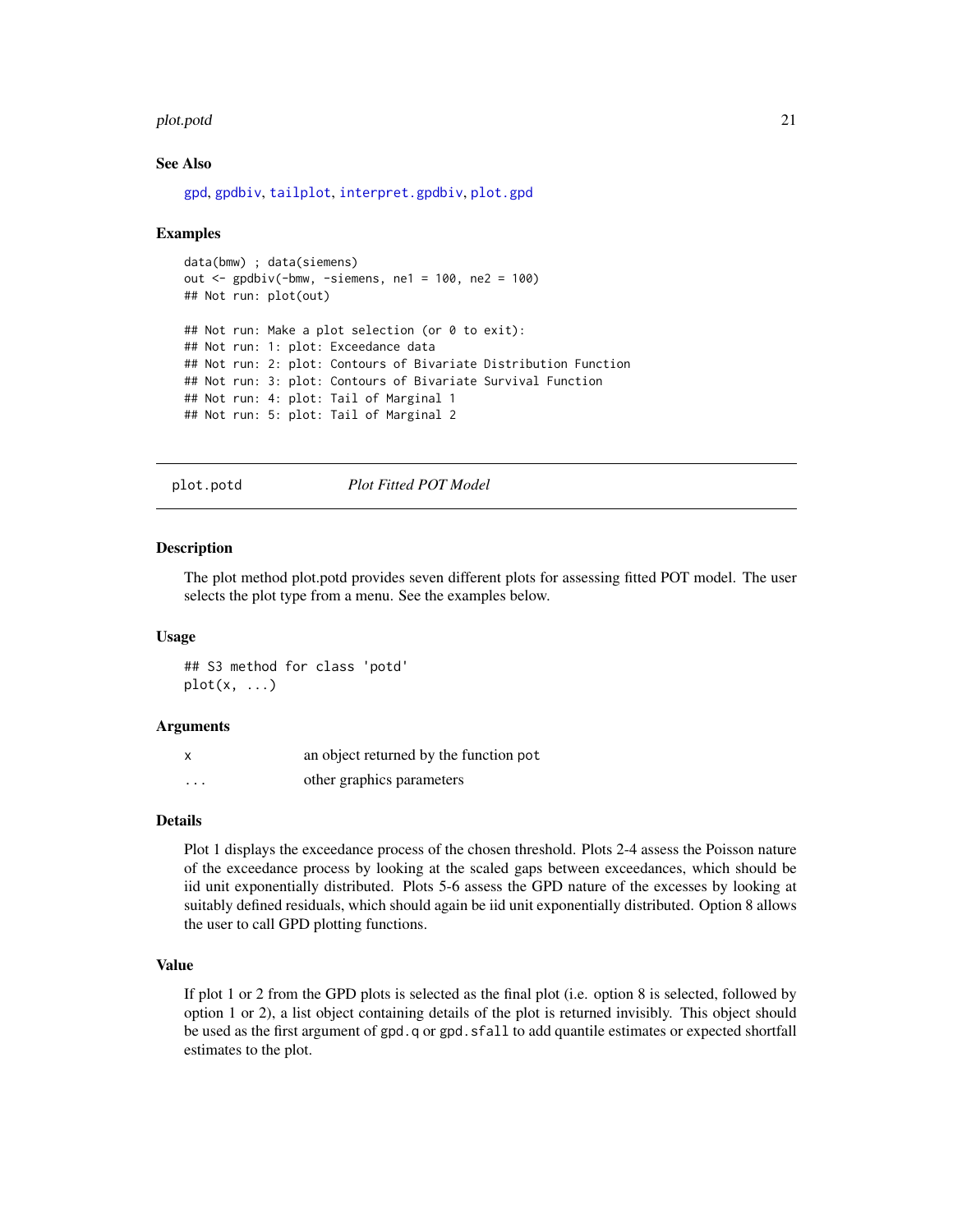# See Also

[gpd](#page-8-1), [pot](#page-21-1), [plot.gpd](#page-18-1)

# Examples

```
data(danish)
out <- pot(danish,10)
## Not run: plot(out)
## Not run: Make a plot selection (or 0 to exit):
## Not run: 1: plot: Point Process of Exceedances
## Not run: 2: plot: Scatterplot of Gaps
## Not run: 3: plot: Qplot of Gaps
## Not run: 4: plot: ACF of Gaps
## Not run: 5: plot: Scatterplot of Residuals
## Not run: 6: plot: Qplot of Residuals
## Not run: 7: plot: ACF of Residuals
## Not run: 8: plot: Go to GPD Plots
```
# <span id="page-21-1"></span>pot *Peaks Over Thresholds Model*

### Description

Fits a Poisson point process to the data, an approach sometimes known as peaks over thresholds (POT), and returns an object of class "potd".

#### Usage

```
pot(data, threshold = NA, nextremes = NA, run = NA, picture = TRUE,
    ...)
```
#### Arguments

| data      | numeric vector of data, which may have a times attribute containing (in an<br>object of class "POSIXct", or an object that can be converted to that class; see<br>as POSIXct) the times/dates of each observation. If no times attribute exists,<br>the data are assumed to be equally spaced. |
|-----------|------------------------------------------------------------------------------------------------------------------------------------------------------------------------------------------------------------------------------------------------------------------------------------------------|
| threshold | a threshold value (either this or next remes must be given but not both)                                                                                                                                                                                                                       |
| nextremes | the number of upper extremes to be used (either this or threshold must be given<br>but not both)                                                                                                                                                                                               |
| run       | if the data are to be declustered the run length parameter for the runs method<br>(see decluster) should be entered here                                                                                                                                                                       |
| picture   | whether or not a picture should be drawn if declustering is performed                                                                                                                                                                                                                          |
| .         | arguments passed to optim                                                                                                                                                                                                                                                                      |

<span id="page-21-0"></span>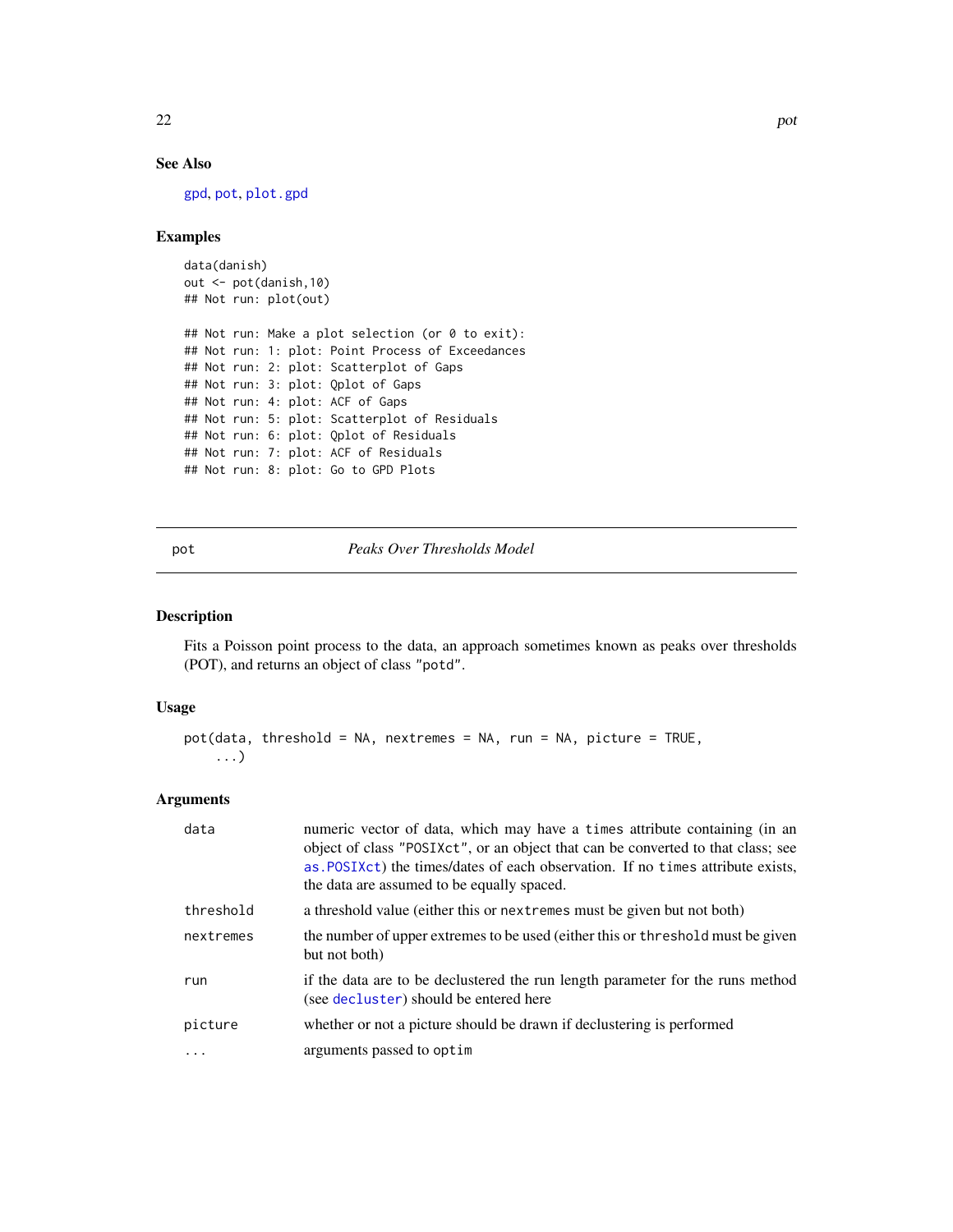<span id="page-22-0"></span> $q$ plot $q$ 

# Details

Uses optim for point process likelihood maximization.

#### Value

An object of class "potd" describing the fit and including parameter estimates and standard errors.

# See Also

[gpd](#page-8-1), [plot.potd](#page-20-1), [plot.gpd](#page-18-1), [decluster](#page-2-1), [optim](#page-0-0), [as.POSIXct](#page-0-0)

#### Examples

```
data(danish)
out <- pot(danish, 10)
# Fits POT model to Danish fire insurance losses
```
<span id="page-22-1"></span>qplot *Exploratory QQplot for Extreme Value Analysis*

#### Description

Creates a QQplot for threshold data against the exponential distribution or the generalized Pareto distribution.

# Usage

qplot(data,  $xi = 0$ , trim = NA, threshold = NA, line = TRUE,  $labels = TRUE, ...)$ 

#### Arguments

| data      | data vector                                       |
|-----------|---------------------------------------------------|
| xi        | the xi value of a generalized Pareto distribution |
| trim      | value at which data are to be right-truncated     |
| threshold | value at which data are to be left-truncated      |
| line      | whether or not a straight line is to be added     |
| labels    | whether or not the axes are to be labelled        |
|           | other graphics parameters                         |

#### Details

If xi is zero the reference distribution is the exponential; if xi is non-zero the reference distribution is the generalized Pareto with that value of xi. In the case of the exponential, the plot is interpreted as follows. Concave departures from a straight line are a sign of heavy-tailed behaviour. Convex departures show thin-tailed behaviour.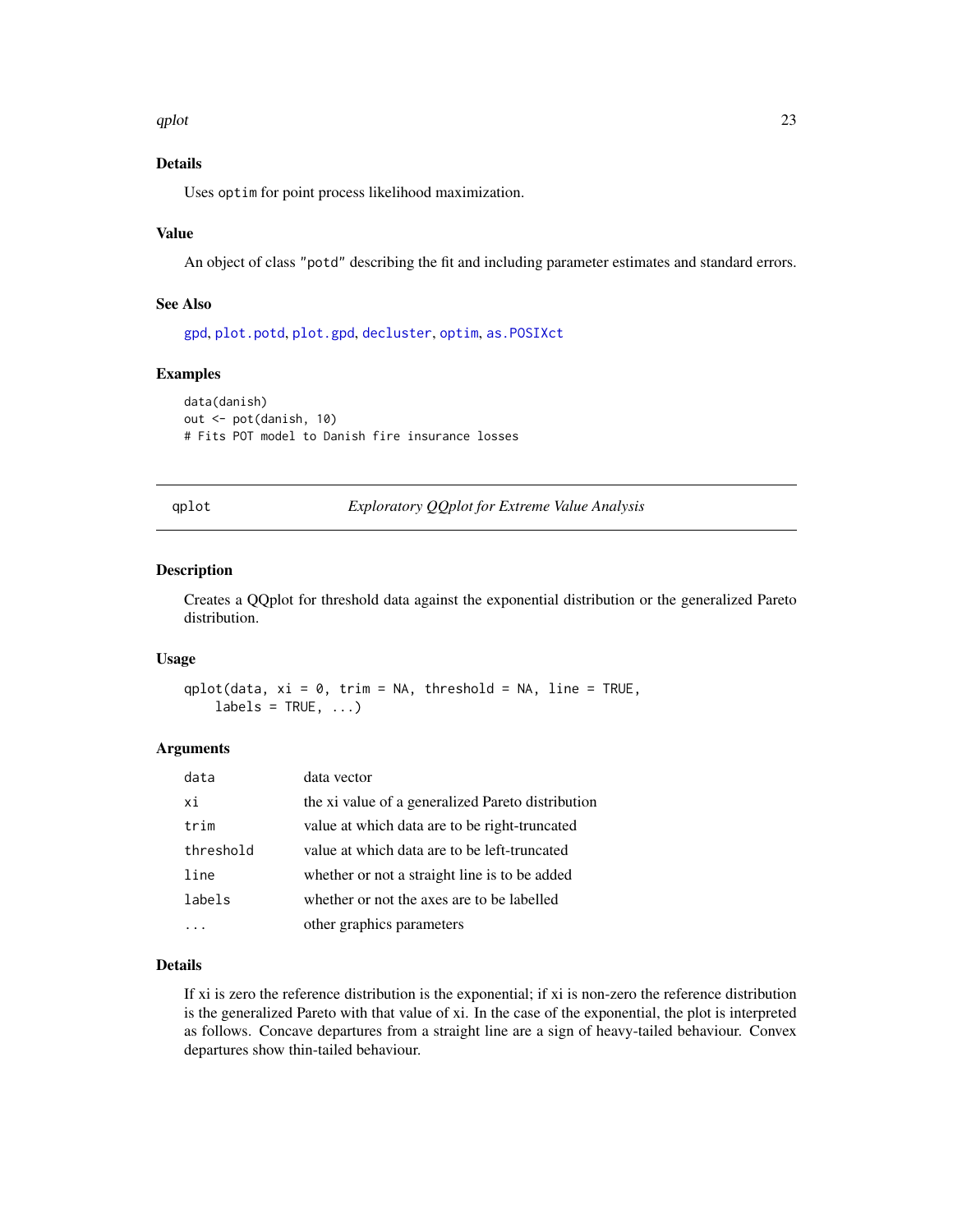$24$  quant

# See Also

[gpd](#page-8-1), [meplot](#page-16-1)

#### Examples

```
## Not run: data(danish)
## Not run: qplot(danish)
# QQplot of heavy-tailed Danish fire insurance data
```
<span id="page-23-1"></span>quant *Plot of GPD Tail Estimate of a High Quantile*

# Description

Creates a plot showing how the estimate of a high quantile in the tail of a dataset based on the GPD approximation varies with threshold or number of extremes.

#### Usage

```
quant(data, p = 0.99, models = 30, start = 15, end = 500, reverse =
   TRUE, ci = 0.95, auto.scale = TRUE, labels = TRUE, ...)
```
# Arguments

| data       | numeric vector of data                                                                                             |
|------------|--------------------------------------------------------------------------------------------------------------------|
| p          | desired probability for quantile estimate (e.g. 0.99 gives 99th percentile)                                        |
| models     | number of consecutive gpd models to be fitted                                                                      |
| start      | lowest number of exceedances to be considered                                                                      |
| end        | maximum number of exceedances to be considered                                                                     |
| reverse    | should plot be by increasing threshold (TRUE) or number of extremes (FALSE)                                        |
| ci         | probability for asymptotic confidence band; for no confidence band set to zero                                     |
| auto.scale | whether or not plot should be automatically scaled; if not, xlim and ylim graph-<br>ical parameters may be entered |
| labels     | whether or not axes should be labelled                                                                             |
| $\ddotsc$  | other graphics parameters                                                                                          |

# Details

For every model gpd is called. Evaluation may be slow. Confidence intervals by the Wald method (which is fastest).

# Value

A table of results is returned invisibly.

<span id="page-23-0"></span>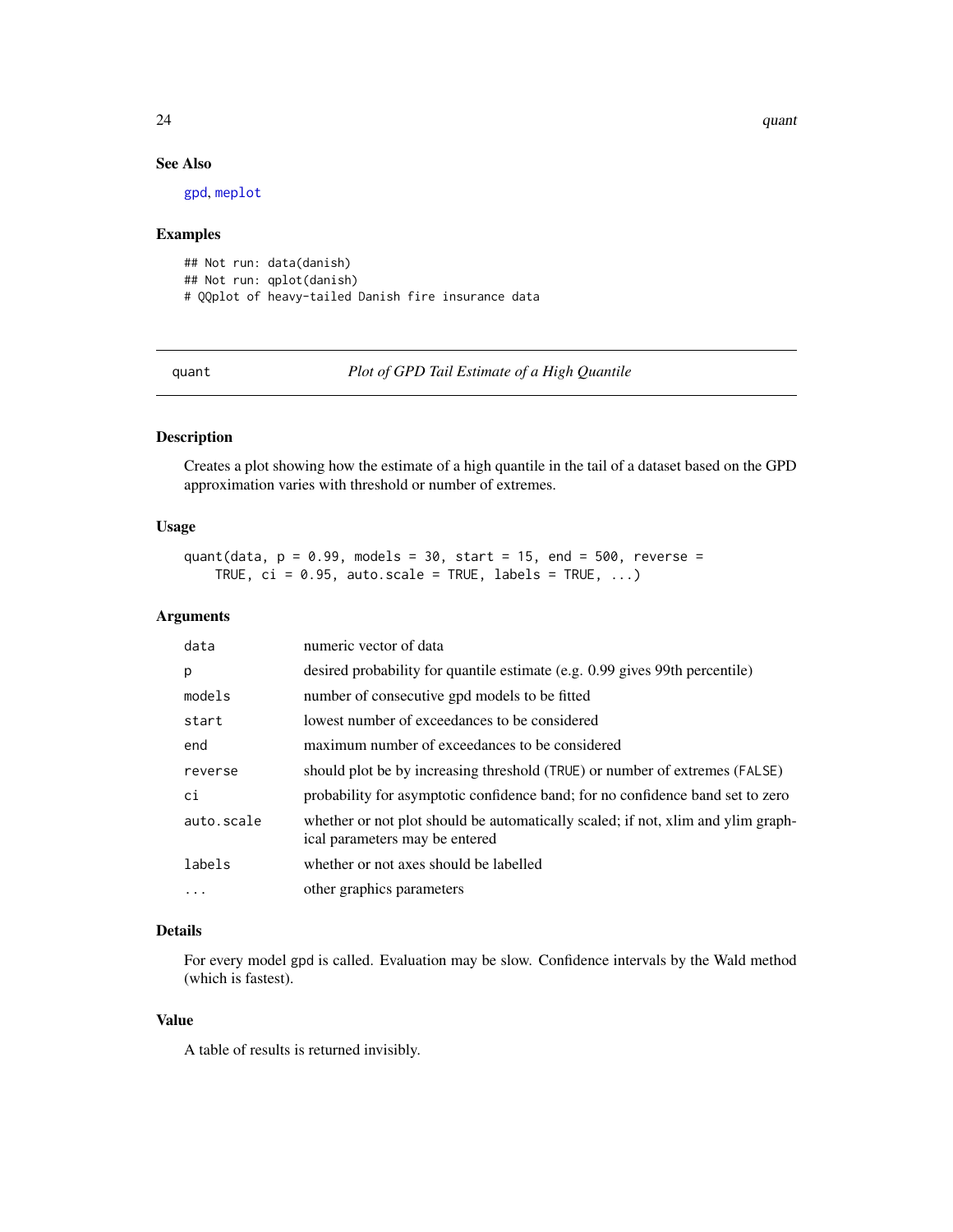#### <span id="page-24-0"></span>records 25

# See Also

[gpd](#page-8-1), [plot.gpd](#page-18-1), [gpd.q](#page-9-1), [shape](#page-27-1)

#### Examples

```
## Not run: data(danish)
## Not run: quant(danish, 0.999)
# Estimates of the 99.9th percentile of the Danish losses using
# the GPD model with various thresholds
```
records *Calculate Record Development*

# Description

Creates a data frame showing the development of records in a dataset and calculating the expected behaviour for iid data.

# Usage

records(data, do.plot = TRUE, conf.level =  $0.95, ...$ )

# Arguments

| data       | data vector                                            |
|------------|--------------------------------------------------------|
| do.plot    | whether a plot of record development should be created |
| conf.level | confidence level for record development plot           |
|            | graphics parameters                                    |

# Details

Records are counted and the observations at which they occur recorded. This is compared with the expected behaviour for iid data.

#### Value

A data frame.

# Examples

## Not run: data(danish) ## Not run: records(danish) # Record fire insurance losses in Denmark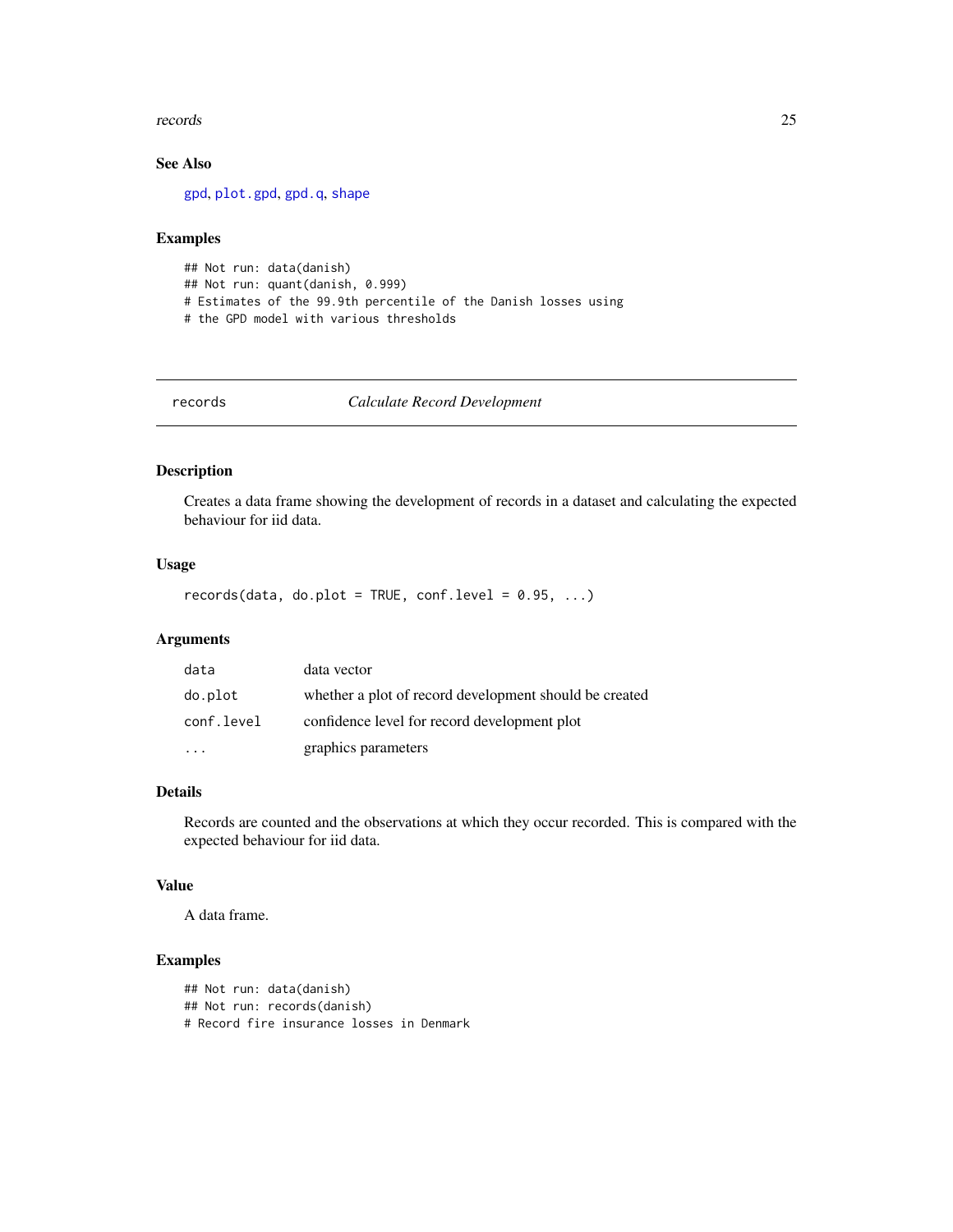<span id="page-25-0"></span>

Makes a rapid calculation of point estimates of prescribed quantiles and expected shortfalls using the output of the function gpd.

#### Usage

riskmeasures(x, p)

#### Arguments

| X | results of a gpd fit           |
|---|--------------------------------|
| p | a vector of probability levels |

# Details

This function simply calculates point estimates and (at present) makes no attempt to calculate confidence intervals for the risk measures. If confidence levels are required use gpd.q and gpd.sfall which interact with graphs of the tail of a loss distribution and are much slower.

# Value

A matrix with three columns: probability level, quantile estimate, shortfall estimate.

# See Also

[gpd](#page-8-1), [tailplot](#page-29-1), [gpd.q](#page-9-1), [gpd.sfall](#page-10-1)

```
data(danish)
out <- gpd(danish, 10)
riskmeasures(out, c(0.999, 0.9999))
# gives estimates of 0.999 and 0.9999 quantiles of Danish loss
# distribution as well as the associated expected shortfall estimates
```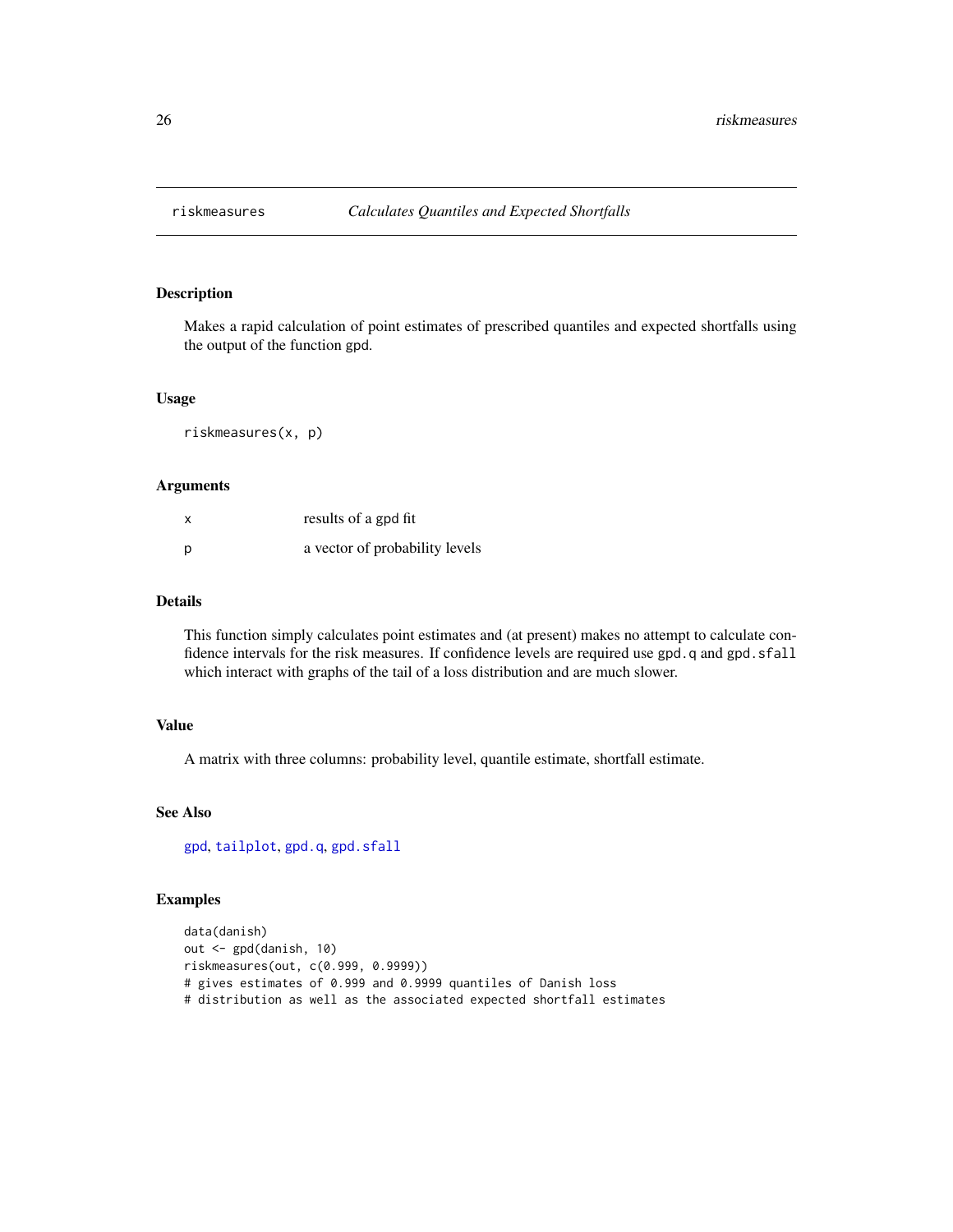<span id="page-26-0"></span>

Calculates the k-block return level and 95% confidence interval based on a GEV model for block maxima, where k is specified by the user. The k-block return level is that level exceeded once every k blocks, on average.

#### Usage

 $rlevel.getv(out, k.blocks = 20, add = FALSE, ...)$ 

# Arguments

| out       | an object returned by the function gev                                                                                                                                                              |
|-----------|-----------------------------------------------------------------------------------------------------------------------------------------------------------------------------------------------------|
| k.blocks  | specifies the particular return level to be estimated; default set arbitrarily to 20                                                                                                                |
| add       | whether the return level should be added graphically to a time series plot; if<br>FALSE a graph of the profile likelihood curve showing the return level and its<br>confidence interval is produced |
| $\ddotsc$ | other graphics parameters                                                                                                                                                                           |

# Details

The GEV likelihood is reparameterized in terms of the unknown return level and profile likelihood arguments are used to construct a confidence interval.

# Value

Vector containing lower 95% bound of confidence interval, estimated return level and upper 95% bound.

# See Also

[gev](#page-7-1), [plot.gev](#page-17-1)

```
data(bmw)
out <- gev(bmw, "month")
# Fit GEV to monthly maxima of daily returns on BMW share price
## Not run: rlevel.gev(out, 40)
# Calculate the 40 month return level
```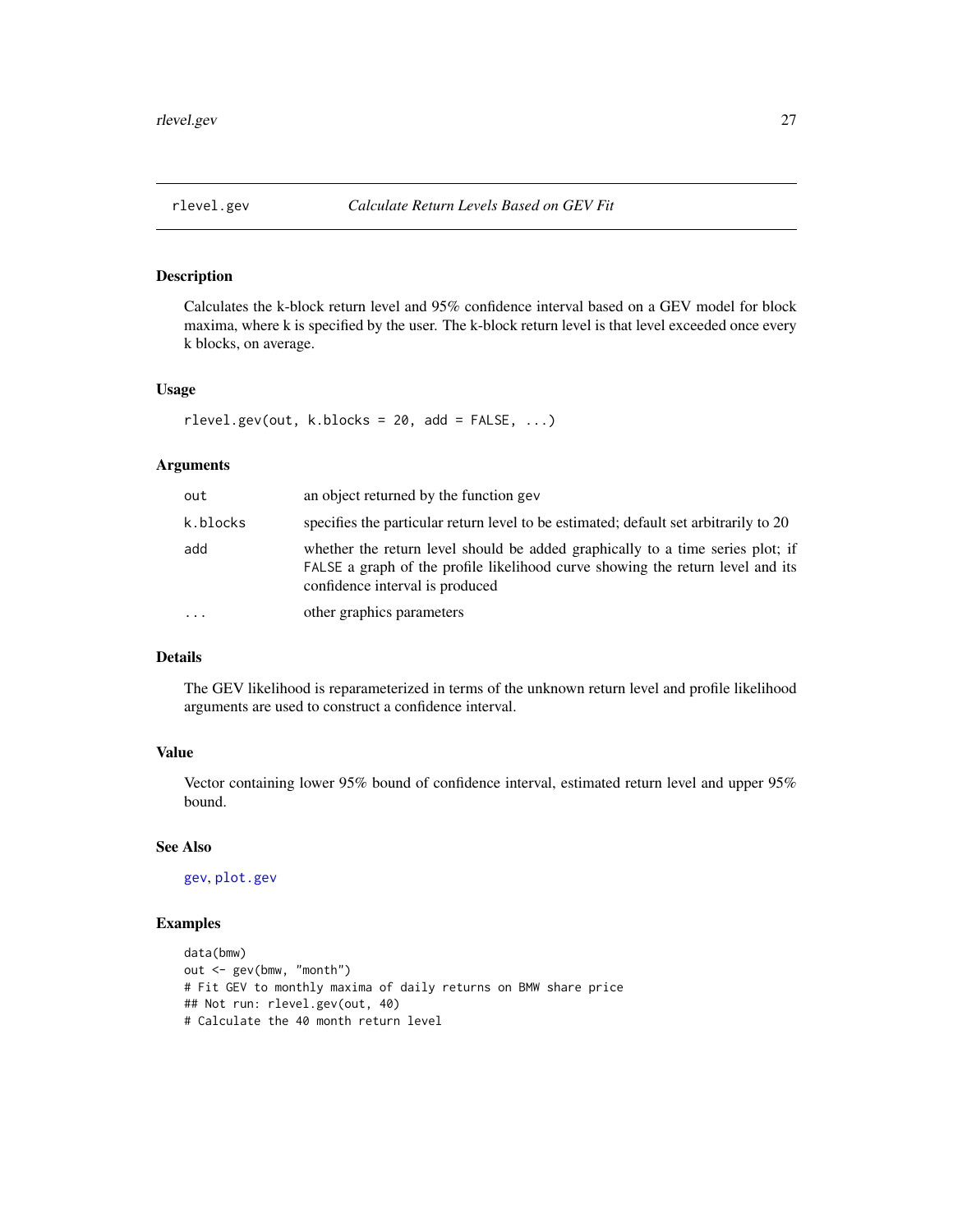<span id="page-27-1"></span><span id="page-27-0"></span>Creates a plot showing how the estimate of shape varies with threshold or number of extremes.

# Usage

```
shape(data, models = 30, start = 15, end = 500, reverse = TRUE,
   ci = 0.95, auto.scale = TRUE, labels = TRUE, ...)
```
# Arguments

| data       | numeric vector of data                                                                                             |
|------------|--------------------------------------------------------------------------------------------------------------------|
| models     | number of consecutive gpd models to be fitted                                                                      |
| start      | lowest number of exceedances to be considered                                                                      |
| end        | maximum number of exceedances to be considered                                                                     |
| reverse    | should plot be by increasing threshold (TRUE) or number of extremes (FALSE)                                        |
| ci         | probability for asymptotic confidence band; for no confidence band set to zero                                     |
| auto.scale | whether or not plot should be automatically scaled; if not, x1im and y1im graph-<br>ical parameters may be entered |
| labels     | whether or not axes should be labelled                                                                             |
| .          | other graphics parameters                                                                                          |
|            |                                                                                                                    |

# Details

For every model gpd is called. Evaluation may be slow.

#### Value

A table of results is returned invisibly.

#### See Also

[gpd](#page-8-1), [plot.gpd](#page-18-1), [hill](#page-14-1)

```
## Not run: data(danish)
## Not run: shape(danish)
# Shape plot of heavy-tailed Danish fire insurance data
```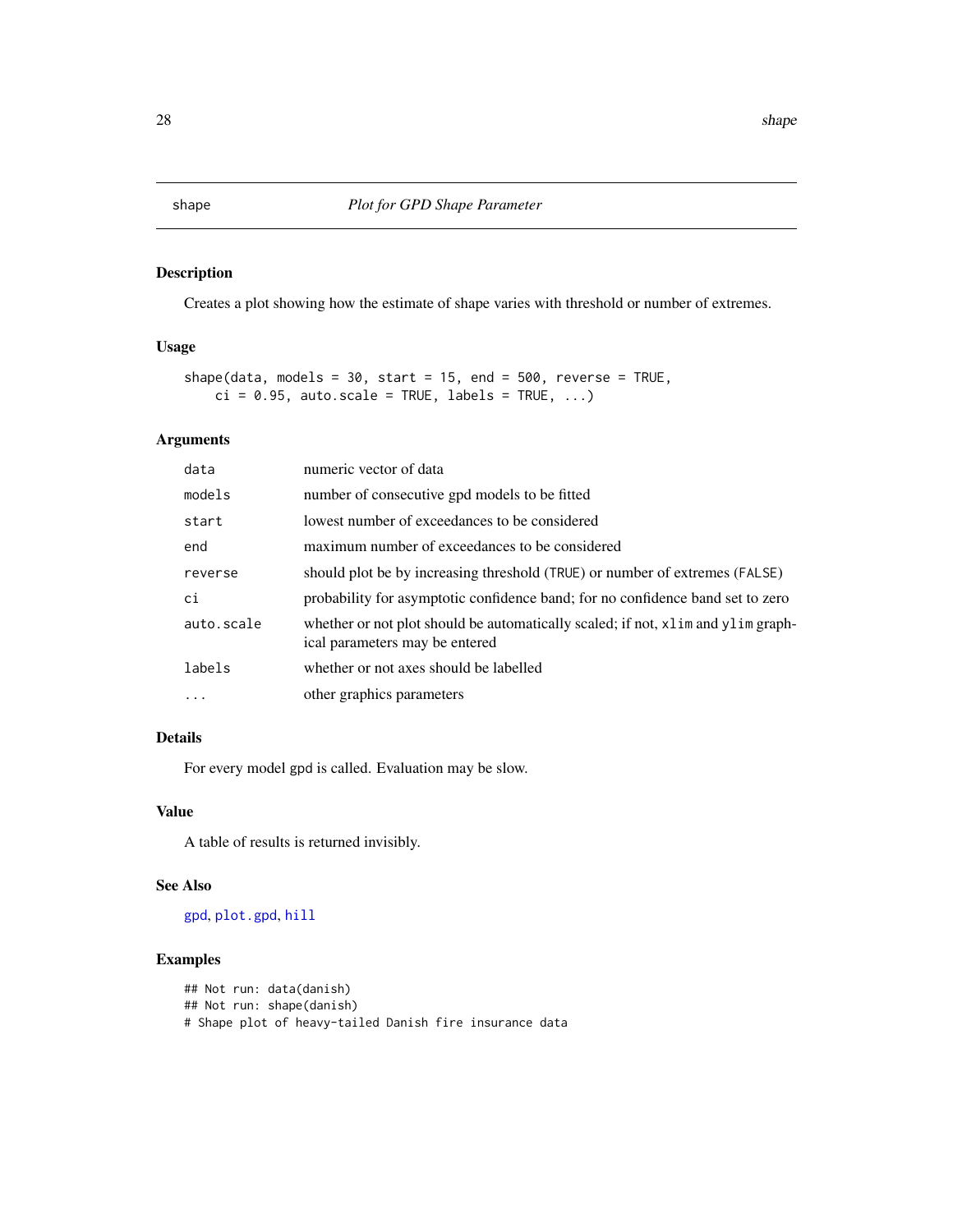<span id="page-28-0"></span>

These data are the daily log returns on Siemens share price from Tuesday 2nd January 1973 until Tuesday 23rd July 1996. The data are contained in a numeric vector. The dates of each observation are contained in a times attribute, which is an object of class "POSIXct" (see [DateTimeClasses](#page-0-0)). Note that these data form an irregular time series because no trading takes place at the weekend.

#### Usage

data(siemens)

#### Format

A numeric vector containing 6146 observations, with a times attribute which is a POSIXct object of the same length.

sp.raw *SP Data to June 1993*

#### Description

The daily closing values of the S&P index from Monday 4th January 1960 until Friday 11th June 1993. The data are contained in a numeric vector. The dates of each observation are contained in a times attribute, which is an object of class "POSIXct" (see [DateTimeClasses](#page-0-0)).

#### Usage

data(sp.raw)

#### Format

A numeric vector containing 8415 observations, with a times attribute which is a POSIXct object of the same length.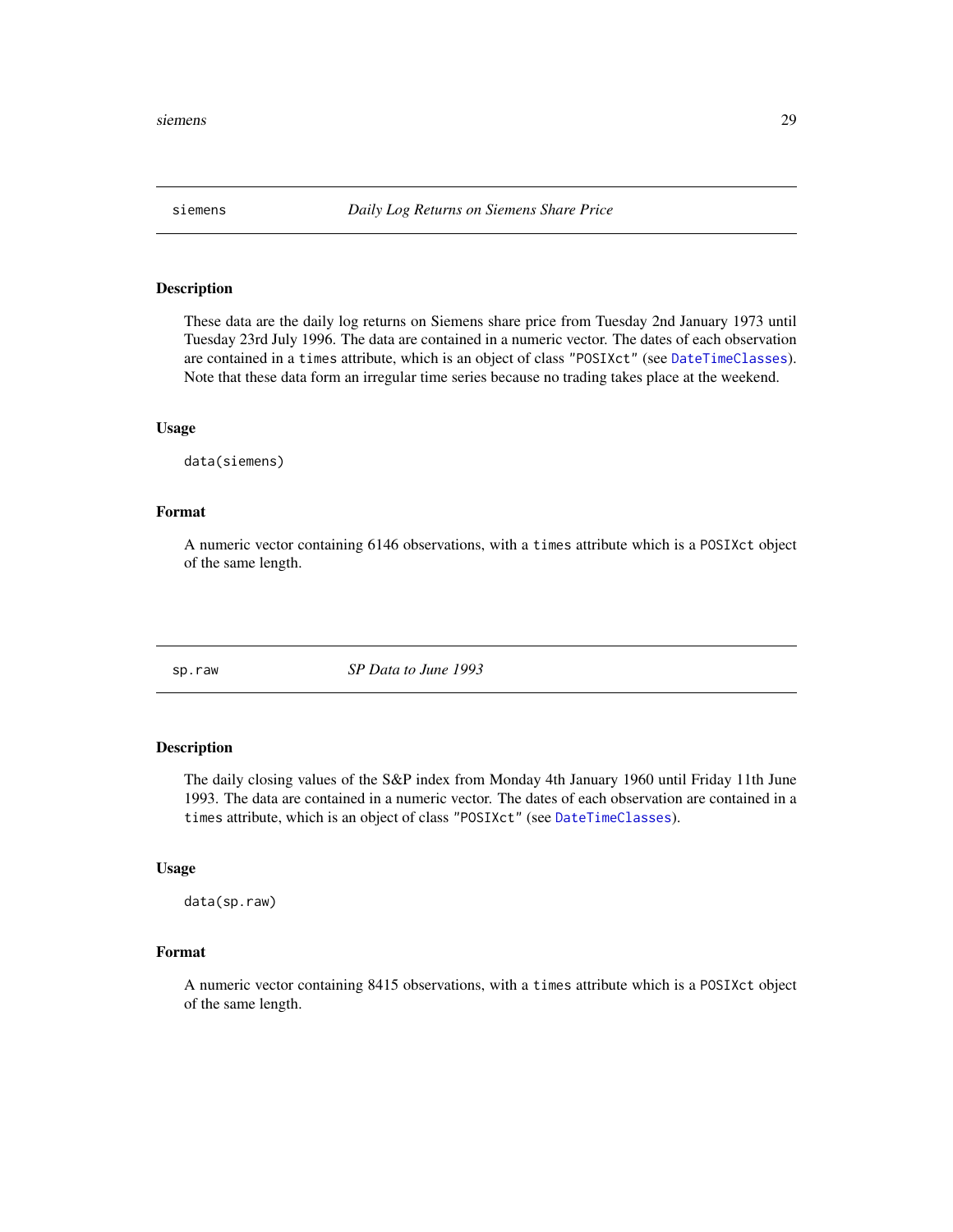<span id="page-29-0"></span>

The daily log returns on the S&P index value from Tuesday 5th January 1960 until Friday 16 October 1987. The data are contained in a numeric vector. The dates of each observation are contained in a times attribute, which is an object of class "POSIXct" (see [DateTimeClasses](#page-0-0)).

#### Usage

data(spto87)

### Format

A numeric vector containing 6985 observations, with a times attribute which is a POSIXct object of the same length.

<span id="page-29-1"></span>tailplot *Plot Tail Estimate From GPD Model*

#### Description

Interacts with the output of gpd to produce a plot of the tail of the underlying distribution of the data. This is one of the options of plot.gpd, but tailplot enables the user to bypass the menu of the former.

#### Usage

tailplot(x, optlog = NA, extend = 1.5, labels = TRUE,  $\ldots$ )

#### Arguments

| X      | a gpd object                                                                                                                                                                                                      |
|--------|-------------------------------------------------------------------------------------------------------------------------------------------------------------------------------------------------------------------|
| optlog | optional argument giving a particular choice of logarithmic axes: "x" x-axis<br>only; "y" y-axis only; "xy" both axes; "" neither axis.                                                                           |
| extend | optional argument expressing how far x-axis should extend as a multiple of the<br>largest data value. This argument must take values greater than 1 and is useful<br>for showing estimated quantiles beyond data. |
| labels | optional argument specifying whether or not axes should be labelled                                                                                                                                               |
| .      | other graphics parameters                                                                                                                                                                                         |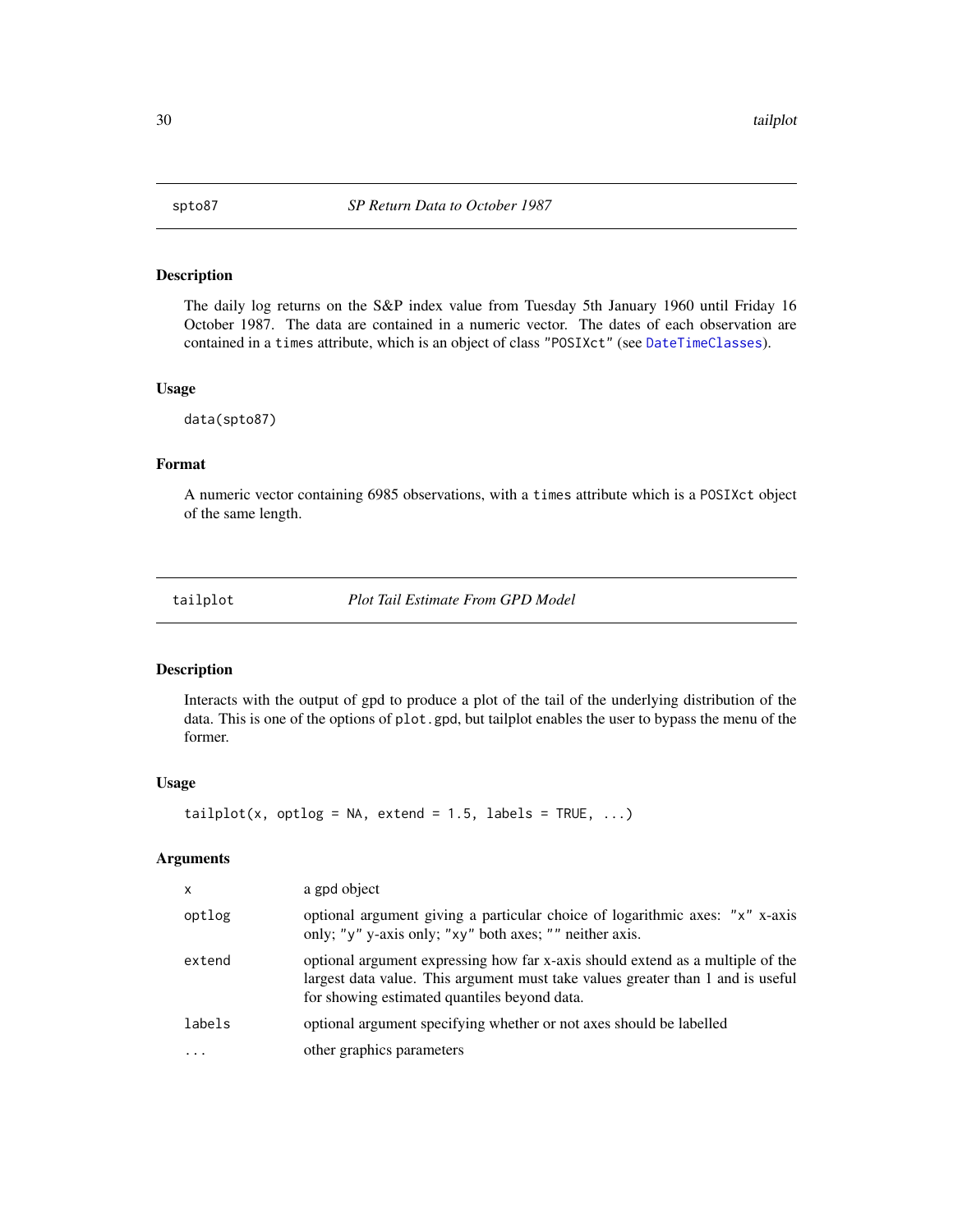#### <span id="page-30-0"></span>tailplot 31

# Value

A list object containing details of the plot is returned invisibly. This object should be used as the first argument of gpd.q or gpd.sfall to add quantile estimates or expected shortfall estimates to the plot.

# See Also

[gpd](#page-8-1), [plot.gpd](#page-18-1), [shape](#page-27-1), [quant](#page-23-1)

```
data(danish)
out <- gpd(danish, 10)
## Not run: tailplot(out)
```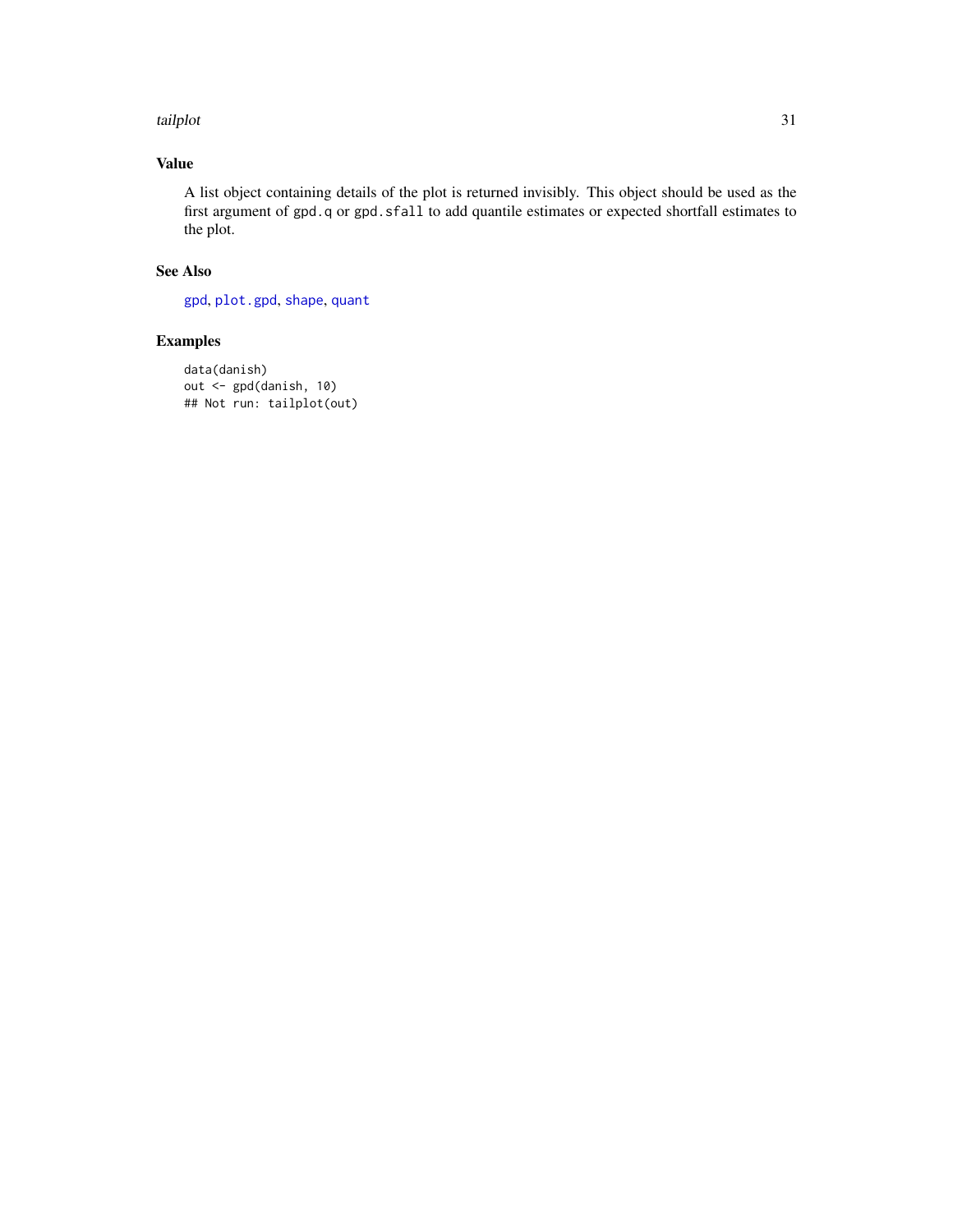# <span id="page-31-0"></span>Index

∗Topic datasets bmw , [2](#page-1-0) danish, [3](#page-2-0) nidd.annual , [18](#page-17-0) nidd.thresh, [18](#page-17-0) siemens , [29](#page-28-0) sp.raw , [29](#page-28-0) spto87 , [30](#page-29-0) ∗Topic distribution dgev , [4](#page-3-0) dgpd , [5](#page-4-0) ∗Topic hplot emplot, [6](#page-5-0) exindex , [6](#page-5-0) hill , [15](#page-14-0) meplot , [17](#page-16-0) plot.gev , [18](#page-17-0) plot.gpd , [19](#page-18-0) plot.gpdbiv , [20](#page-19-0) plot.potd , [21](#page-20-0) qplot , [23](#page-22-0) quant , [24](#page-23-0) records , [25](#page-24-0) shape , [28](#page-27-0) tailplot , [30](#page-29-0) ∗Topic htest interpret.gpdbiv , [16](#page-15-0) riskmeasures , [26](#page-25-0) rlevel.gev , [27](#page-26-0) ∗Topic iplot gpd.q , [10](#page-9-0) gpd.sfall , [11](#page-10-0) ∗Topic manip decluster , [3](#page-2-0) findthresh, [8](#page-7-0) ∗Topic models gev , [8](#page-7-0) gpd , [9](#page-8-0) gpdbiv , [12](#page-11-0)

gumbel , [14](#page-13-0) pot , [22](#page-21-0) as.POSIXct , *[3](#page-2-0) , [4](#page-3-0)* , *[7](#page-6-0)* , *[9](#page-8-0)* , *[14](#page-13-0)* , *[22](#page-21-0) , [23](#page-22-0)* bmw , [2](#page-1-0) danish, [3](#page-2-0) DateTimeClasses , *[2](#page-1-0) , [3](#page-2-0)* , *[29](#page-28-0) , [30](#page-29-0)* decluster , [3](#page-2-0) , *[22](#page-21-0) , [23](#page-22-0)* dgev , [4](#page-3-0) , *[5](#page-4-0)* dgpd , *[5](#page-4-0)* , [5](#page-4-0) emplot, [6](#page-5-0) exindex , *[4](#page-3-0)* , [6](#page-5-0) findthresh, [8](#page-7-0) gev , *[5](#page-4-0)* , *[7](#page-6-0)* , [8](#page-7-0) , *[14](#page-13-0)* , *[19](#page-18-0)* , *[27](#page-26-0)* gpd , *[5](#page-4-0)* , *[8](#page-7-0)* , [9](#page-8-0) , *[11](#page-10-0) [–13](#page-12-0)* , *[17](#page-16-0)* , *[20](#page-19-0)[–26](#page-25-0)* , *[28](#page-27-0)* , *[31](#page-30-0)* gpd.q , [10](#page-9-0) , *[12](#page-11-0)* , *[25](#page-24-0) , [26](#page-25-0)* gpd.sfall , *[11](#page-10-0)* , [11](#page-10-0) , *[26](#page-25-0)* gpdbiv , [12](#page-11-0) , *[16](#page-15-0)* , *[21](#page-20-0)* gumbel , *[9](#page-8-0)* , [14](#page-13-0) hill , *[7,](#page-6-0) [8](#page-7-0)* , [15](#page-14-0) , *[28](#page-27-0)* interpret.gpdbiv , *[13](#page-12-0)* , [16](#page-15-0) , *[21](#page-20-0)* meplot , *[6](#page-5-0)* , [17](#page-16-0) , *[24](#page-23-0)* nidd.annual, 1<mark>8</mark> nidd.thresh, [18](#page-17-0) optim , *[9](#page-8-0) , [10](#page-9-0)* , *[14](#page-13-0)* , *[23](#page-22-0)* pgev *(*dgev *)* , [4](#page-3-0) pgpd *(*dgpd *)* , [5](#page-4-0) plot.gev , *[9](#page-8-0)* , *[14](#page-13-0)* , [18](#page-17-0) , *[27](#page-26-0)* plot.gpd , *[10](#page-9-0)[–12](#page-11-0)* , [19](#page-18-0) , *[21](#page-20-0) [–23](#page-22-0)* , *[25](#page-24-0)* , *[28](#page-27-0)* , *[31](#page-30-0)* plot.gpdbiv , *[13](#page-12-0)* , *[16](#page-15-0)* , [20](#page-19-0) plot.potd , [21](#page-20-0) , *[23](#page-22-0)*